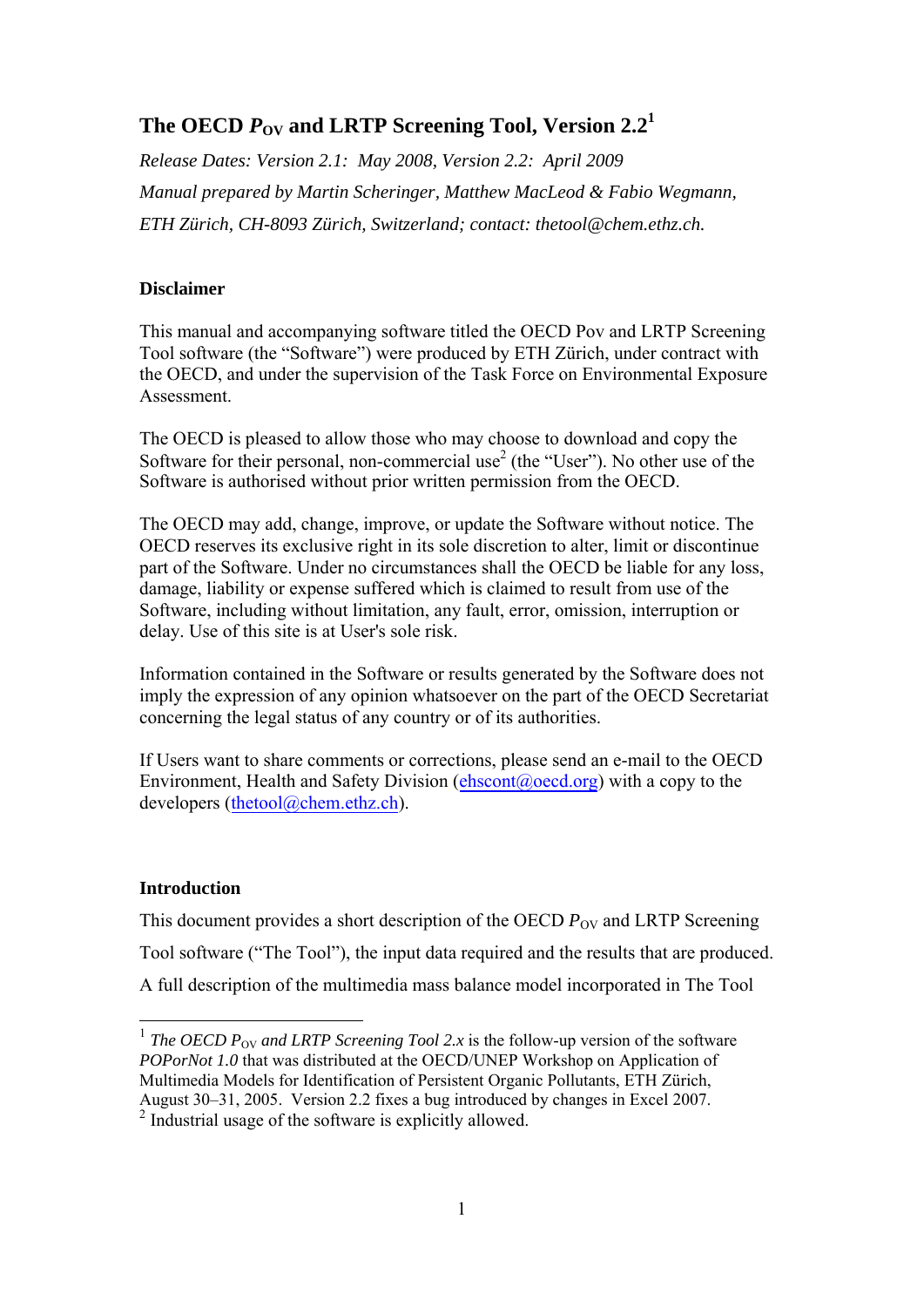and its scientific and technical background can be found in the publication by Wegmann et al. (2009).

The purpose of the OECD  $P_{\text{OV}}$  and LRTP Screening Tool is to estimate overall environmental persistence  $(P_{\text{OV}})$  and long-range transport potential (LRTP) of organic chemicals at a screening level, and to provide context for making comparative assessments of environmental hazard properties of different chemicals. The Tool requires estimated degradation half-lives in soil, water and air, and partition coefficients between air and water and between octanol and water as chemicalspecific input parameters. From these inputs The Tool calculates metrics of  $P_{\text{OV}}$  and LRTP from a multimedia chemical fate model, and provides a graphical presentation of the results.

This document is divided into three sections. Section 1 is an introduction to The Tool software, instructions for performing different types of calculations and for customizing the presentation of results. Section 2 provides guidance for interpreting results from The Tool, including definitions of the  $P_{\rm OV}$  and LRTP metrics. Section 3 presents a brief history of The Tool that describes its development and relationship to other multimedia chemical fate models. Before using The Tool, the user should read carefully the license agreement at the end of this document.

### **1. How to Run The Tool**

### *General Information*

The Tool consists of five main components, which include: a level III multimedia fate and transport model; a graphical representation of the model results; various pages of numerical model output; a list of databases for the analysis of larger sets of chemicals; and a preferences page for changes of model settings. The software including these five components is called The OECD  $P_{\text{OV}}$  and LRTP Screening Tool.

The Tool is a Microsoft Excel file with included Visual Basic code. The program code and input and output data are integrated with the spreadsheet functions of Excel. This combination facilitates easy data transfer from the users' databases to The Tool and vice versa. The Tool also includes flexible data management features that allow the users to store their substance data within The Tool.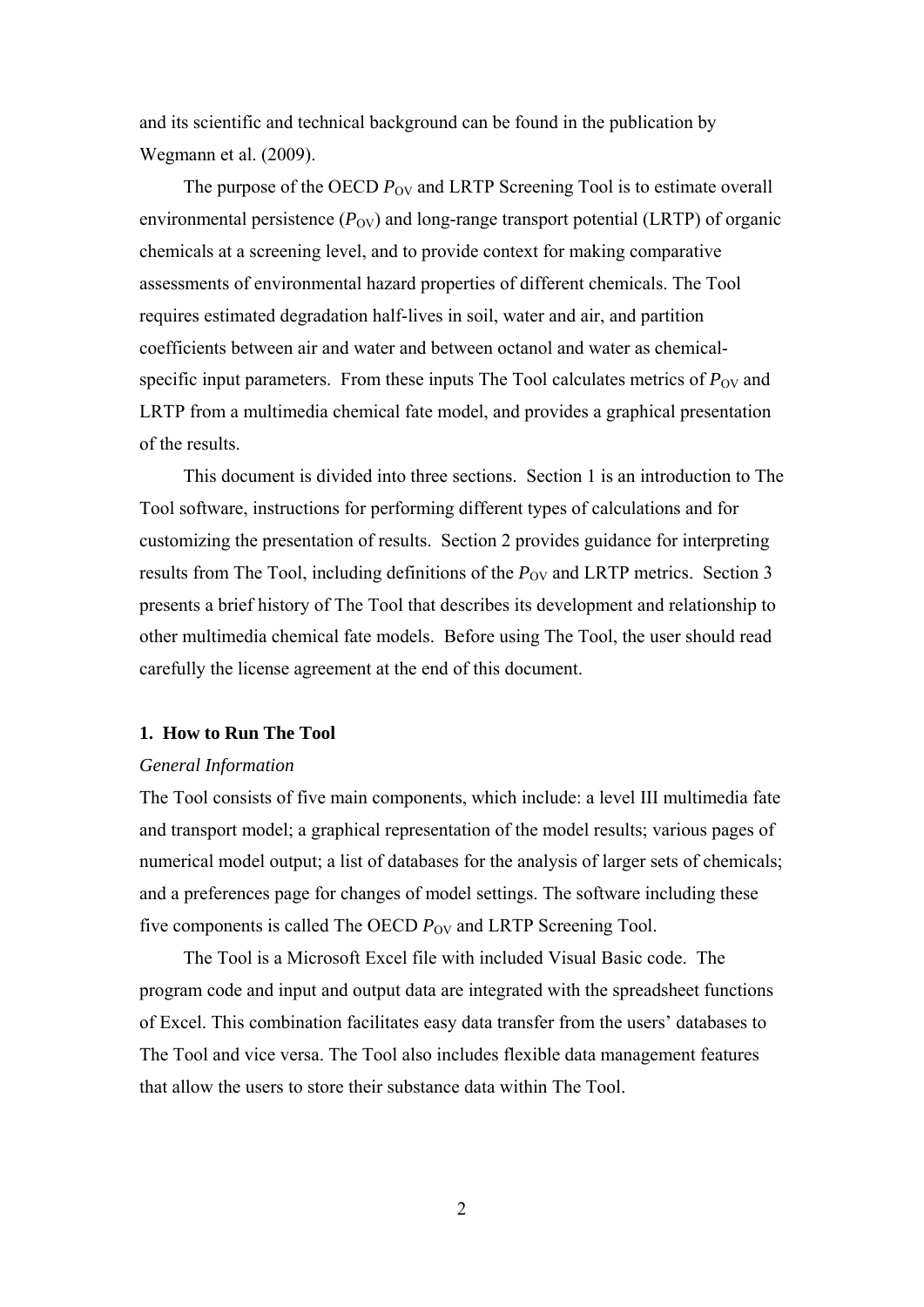The Tool is a cross-platform Excel file that runs on both Windows and Macintosh computers. Operating system and software requirements are MS Excel 2002 or higher on MS Windows on a PC, or MS Excel 2004 for Macintosh on Mac OS X 10.3 or higher. The Tool does not work with MS Excel 2008 for Macintosh.

# *Opening the Software and Running The Tool for a Single Chemical*

To run The Tool, the Microsoft Excel Workbook The\_Tool\_2.1.xls needs to be opened. Because The Tool makes use of the Visual Basic for Applications macro language, the user may be asked to enable macros when The Tool 2.1.xls is opened. Without macros enabled, The Tool will not function. If the user has all macros disabled, The Tool displays a page describing how the required macros can be enabled. (Depending on the security settings within Excel, the user may not be asked when opening The Tool.)

When macros are enabled, launching The Tool 2.1.xls will take the user to the "**Main Menu**" page which consists of two panels. The "Databases" panel on the left contains a listbox of databases of input data, i.e. chemical properties, for different sets of chemical compounds. These databases can be modified by the user and can be used to calculate  $P_{\text{OV}}$  and LRTP for large sets of chemicals (up to several thousands), see below.

# *Single Chemical P<sub>OV</sub> and LRTP Screening*

The "Single Chemical" panel on the right of the "**Main Menu**" page contains cells in which chemical properties of a compound can be entered, see Figure 1. When values are entered, a green color code to the right of each cell indicates that the entered values are appropriate as inputs to The Tool and are within the expected numerical range. Two types of warnings are possible if the value entered is suspect, or invalid. A yellow color indicates the value may be in error because it is outside of the expected range for that input parameter, but that calculations are still possible, and a red color indicates that calculations are not possible with the entered value.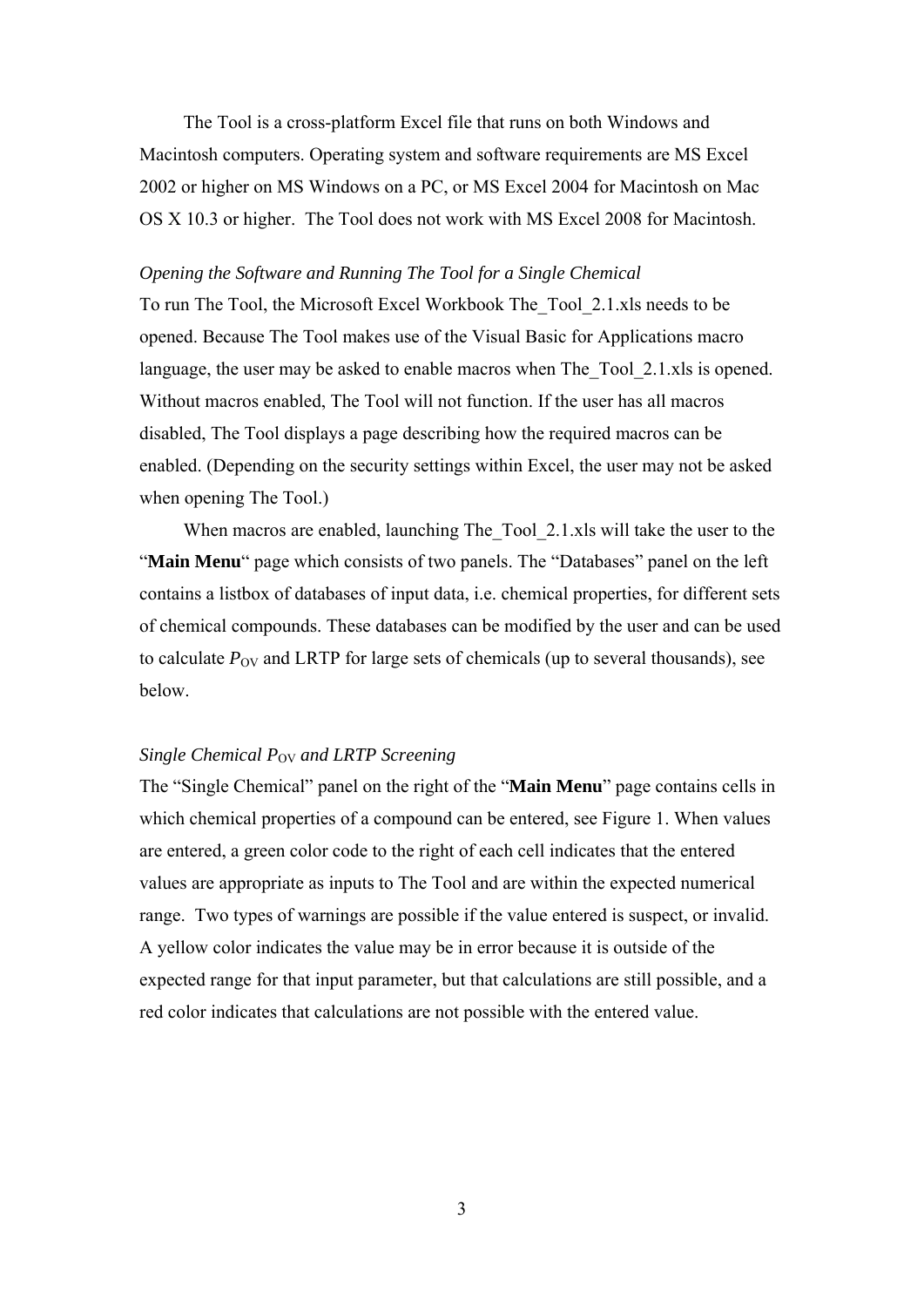



Short descriptions of each input parameter can be viewed by hovering the cursor over the small red tab in the upper-right corner of each input cell. The color code next to "Chemical Status" indicates whether the single chemical screening is possible (green or yellow) or not (red).

When no database is selected and valid data are provided for a single chemical, clicking the "Calculate" button under the two panels leads to the "**Graphical Results**" page that shows the results for the single chemical in two plots of LRTP vs.  $P_{\text{OV}}$ . The  $P_{\rm OV}$  metric is the same in both plots: the overall residence time of the chemical in the entire model system. In the plot on the left, the LRTP metric is the characteristic travel distance (CTD, in km). CTD indicates the distance from a point source at which the chemical's concentration has dropped to 38% of its initial concentration. In the plot on the right, the LRTP metric is the transport efficiency (TE, in %) that estimates the percentage of emitted chemical that is deposited to surface media after transport away from the region of release. The input parameters and the numerical results of the single chemical investigated are shown in the panel underneath the left *P*<sub>OV</sub>-LRTP plot.

A more detailed presentation of the results for the single chemical can be obtained by clicking the "Details" button, which leads to a page with a detailed listing of all model results for the chemical selected (see below for a description of the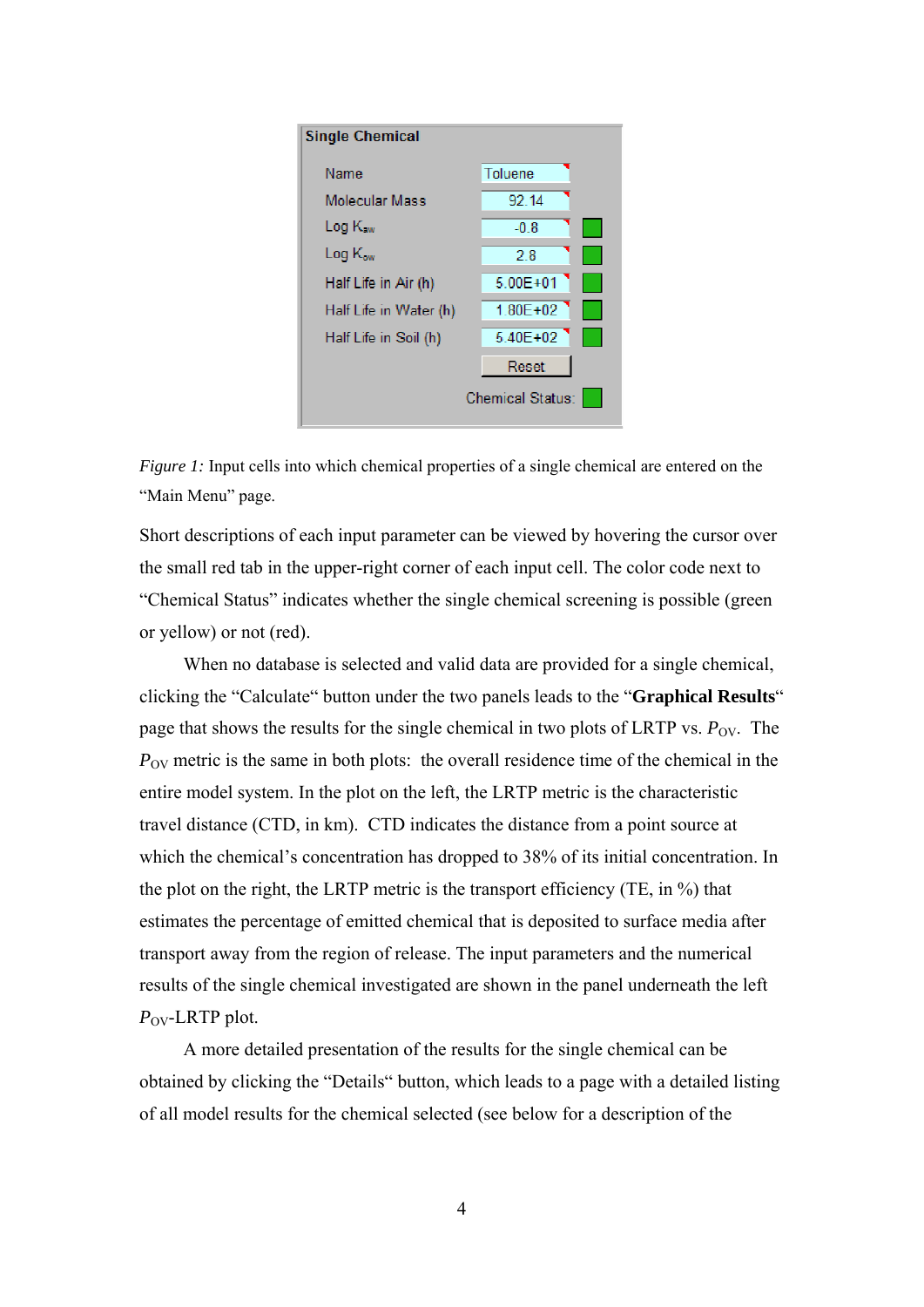contents of this page). To navigate back to the "**Main Menu**" page, use the buttons provided on the top of each page.

An additional option that is provided on the "**Main Menu**" page for a single chemical is a Monte Carlo calculation based on uncertainty ranges of the chemical's properties. See below, Subsection on "Monte Carlo Uncertainty Analysis" for a description of this option.

Finally, The Tool allows for simultaneous analyis of a single chemical and a database containing a set of additional chemicals. This is useful for evaluating a particular chemical in comparison to a certain selection of other chemicals. To do this, the user has to enter single chemical properties in the panel on the right-hand side and to select a database in the panel on the left hand side (see below) before clicking the "Calculate" button.

### *Using Databases*

The panel on the left-hand side of the "**Main Menu**" page contains a list of available databases, see Figure 2. There are three databases included in the distribution version of The Tool. Users can create additional custom databases of chemicals of interest. The three databases included in The Tool are named "Reference Chemicals", "Generic PCB Homologues", and "History". The first contains 270 entries representing 10 organic compounds; this database is described in more detail below in the Subsection on Reference Compounds in Section 3 below. The second database contains property data describing 10 generic PCBs with the number of chlorines ranging from one to ten. The third database, "History", is a unique database that stores properties and results for all compounds that are entered as single chemicals on the "**Main Menu**" page.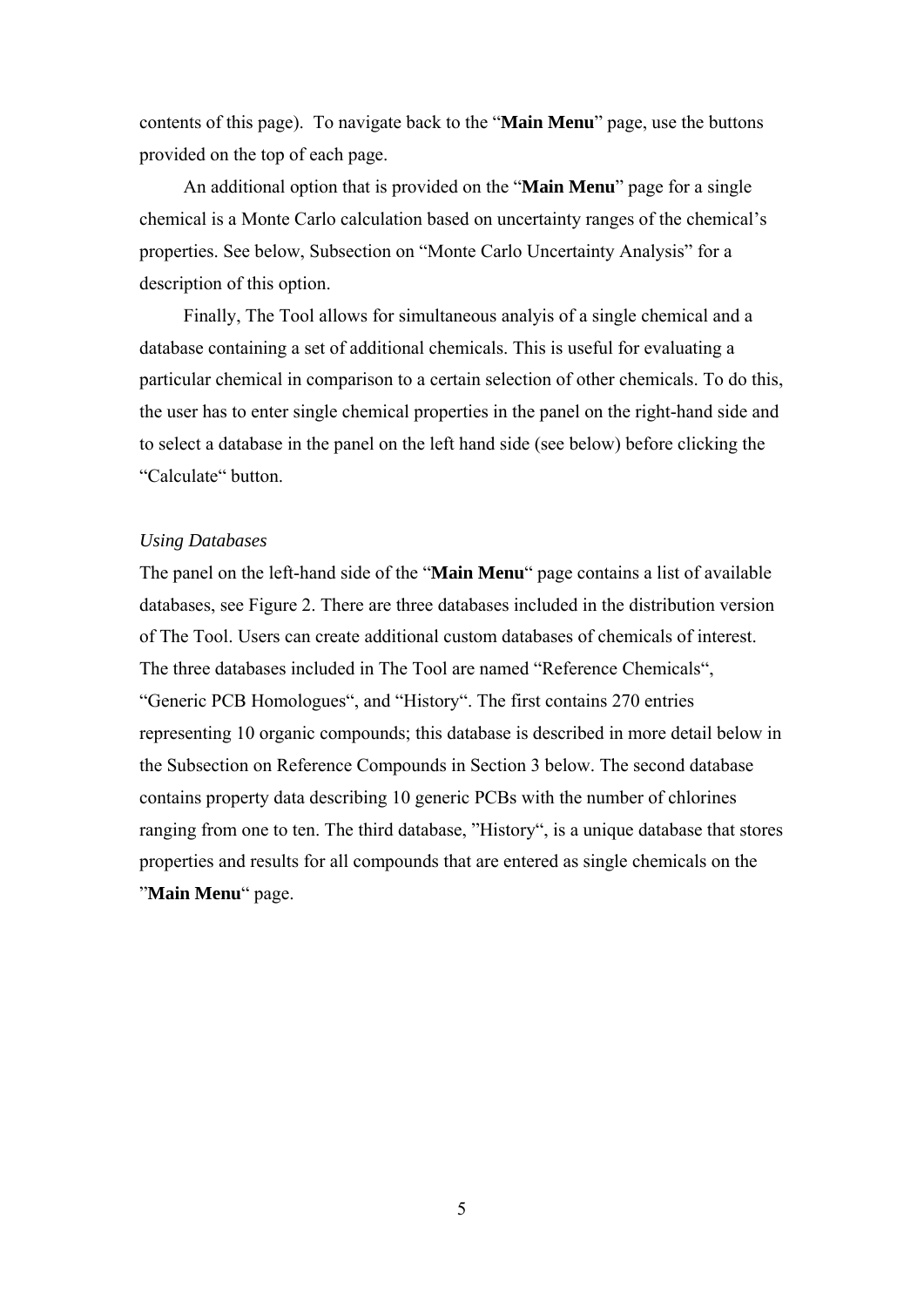

*Figure 2:* Database list on the "Main Menu" page.

There are two main options for using chemical databases available on the "**Main Menu**" page. The first is to select a database and calculate results for all chemicals contained in this database by clicking the "Calculate" button. On the "**Graphical Results**" page, all chemicals in the database are then displayed in the two  $P_{\text{OV}}$ -LRTP plots; in addition, they are listed in the panel underneath the plot on the right-hand side. Any individual chemical can be selected by either highlighting its symbol in one of the two plots or by selecting it from the list in this panel. A chemical is highlighted in the plot by clicking once on its symbol, thereby selecting the data series. After a short pause, a second click on the chemical's symbol is needed to highlight the specific chemical (this is different from a double-click). If a chemical is selected from the list, the size of its symbol is increased in both plots; on Windows computers, the symbol also changes its color. Chemical properties and *P*<sub>OV</sub> and LRTP results for the chemical selected are given in the panel on the left and can be analyzed in more detail by clicking the "Details" button, which then leads to a page containing detailed results for the chemical selected.

The second option for working with databases from the Main Menu is to click the "Manage DB" button, which leads to a new page that is labeled **Database Management**. The panel in the top left corner of this page contains a pull-down menu for selecting a database and buttons for manipulating databases, see Figure 3.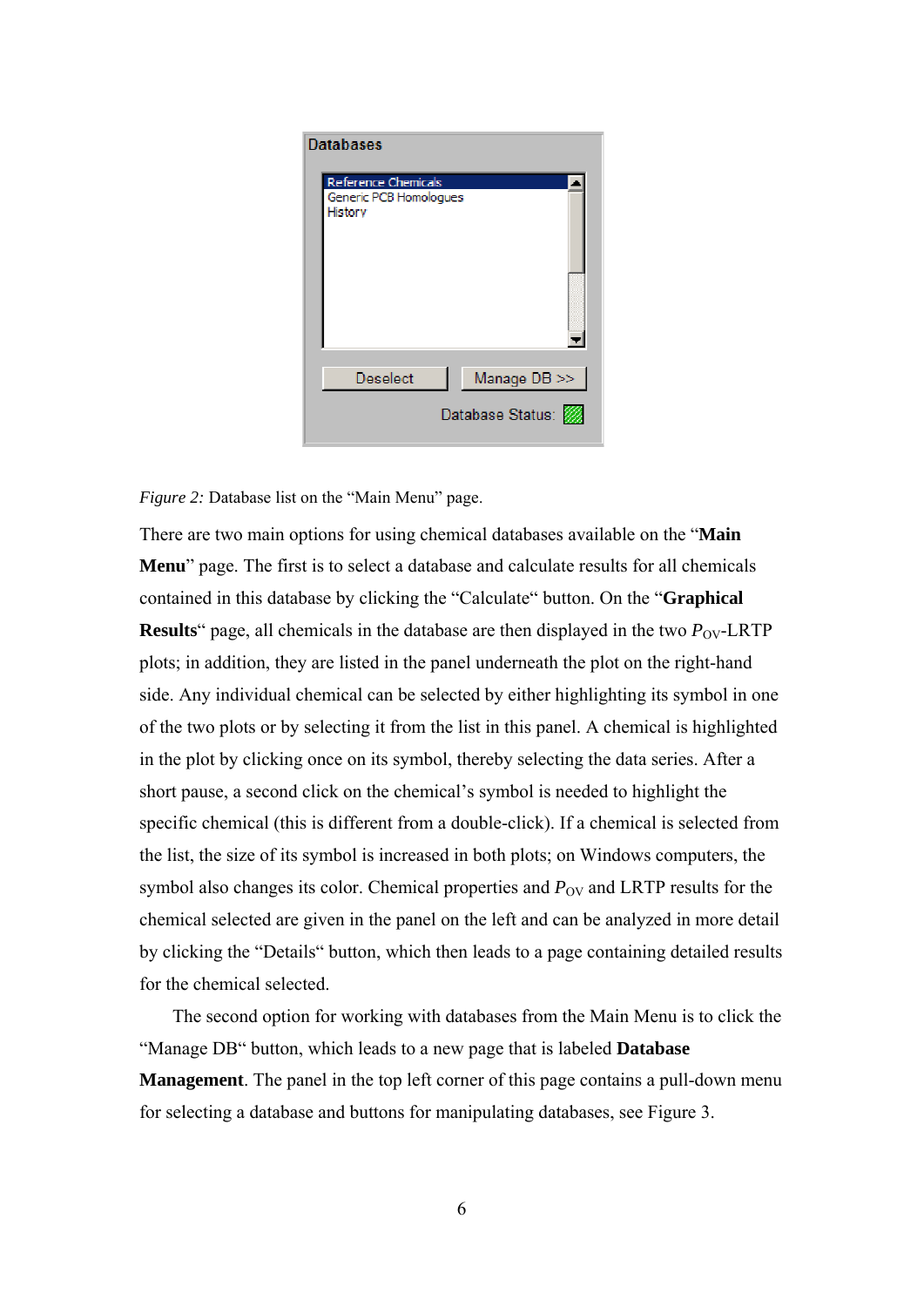

*Figure 3:* Database actions and database list as shown on the "Database Management" page. Databases can be created, duplicated, deleted and edited. Click on the "Edit" button to view and edit the database selected with the pull-down menu. Each database is stored on a separate worksheet within the The\_Tool\_2.1.xls workbook file, with the name, molecular weight and the five chemical properties required by the model as columns of input data (purple column headings). Model results are displayed in columns H to W (light green headings). Columns H to J contain the main results for  $P_{\text{OV}}$ , CTD, TE, see Section 2 below for the selection of these three values. In columns K to V, all results for  $P_{\rm OV}$ , CTD, and TE are given for the three release scenarios (emission to soil, water and air separately). For emission to air, only the CTD in air is calculated; the same applies to water. The output –999 indicates that other combinations (e.g. CTD in air for release to water) are not calculated by the model. Finally, the chemical's fraction in air that is bound to aerosol particles, Phi, is displayed in column W.

The name of the database can be changed by selecting the database in the pulldown menu on the "**Database Management**" page, clicking the "Edit" button and changing the entry in cell B3.

In each database, the chemicals can be sorted according to any column of data (drop-down menu , sort by"). Filters can be activated and deactivated by the  $\mathcal{F}$ -Filter. button. The filters allow sub-sets of data to be selected and screened in any data column (see Microsoft Excel help for detailed instructions on using the filters feature).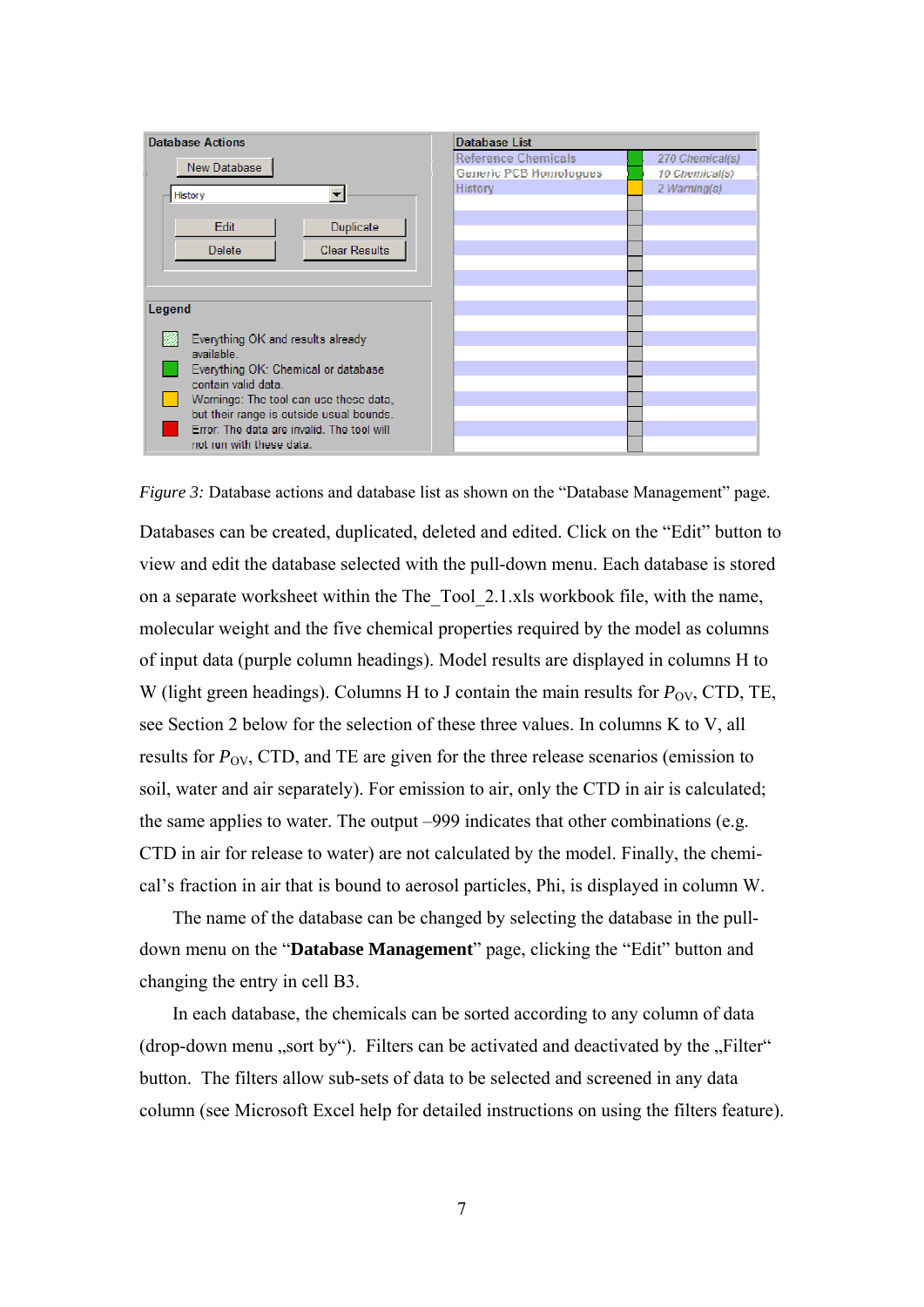Changes made within the databases are saved as soon as the The\_Tool\_2.1.xls file is saved because all databases are stored within that file. As an important consequence, whenever the The Tool 2.1.xls file is passed on to another user, all databases are passed on as well. It is possible to delete some databases and/or to clear the History database (see description of the "**Preferences**" page below) beforehand.

In databases for which results have been calculated in an earlier model run, these results can be deleted by clicking the "Clear Results" button on the "**Database Management**" page. This also changes the color code to the right of the selected database in the database list from white-green to green. If existing results have been deleted, new model results are calculated when The Tool is run for this database (click "Calculate" button on "**Main Manu**" page). If existing results are not deleted with the "Clear Results" button, they are kept in the database; in this case, The Tool does not perform new calculations but directly displays the existing results if the "Calculate" button is pushed.

### *Presentation of Detailed Model Results*

The results from the multimedia mass balance model employed in The Tool are presented if the "Details" button on the "**Graphical Results**" page is clicked for a selected chemical. This leads to a new page that contains a full list of model output for the selected chemical. In the box right to the chemical's name, the numerical values of *P*<sub>OV</sub>, CTD and TE that are displayed on the "**Graphical Results**" page are given. Further to the right, all  $P_{\rm OV}$ , CTD and TE values obtained for the three scenarios of emissions to soil, water and air are listed (see below, Section 3). The three pie charts show the chemical's fractions that are contained in soil, water and air in the three emission scenarios.

In addition to these primary model results, the page displays a table with properties of the model compartments (bulk compartment properties and subcompartment properties) and with all mass fluxes calculated by the model (degrading reactions, physical removal, and inter-compartment exchange). With these numbers, the users can identify processes that dominate the observed fate of a particular chemical.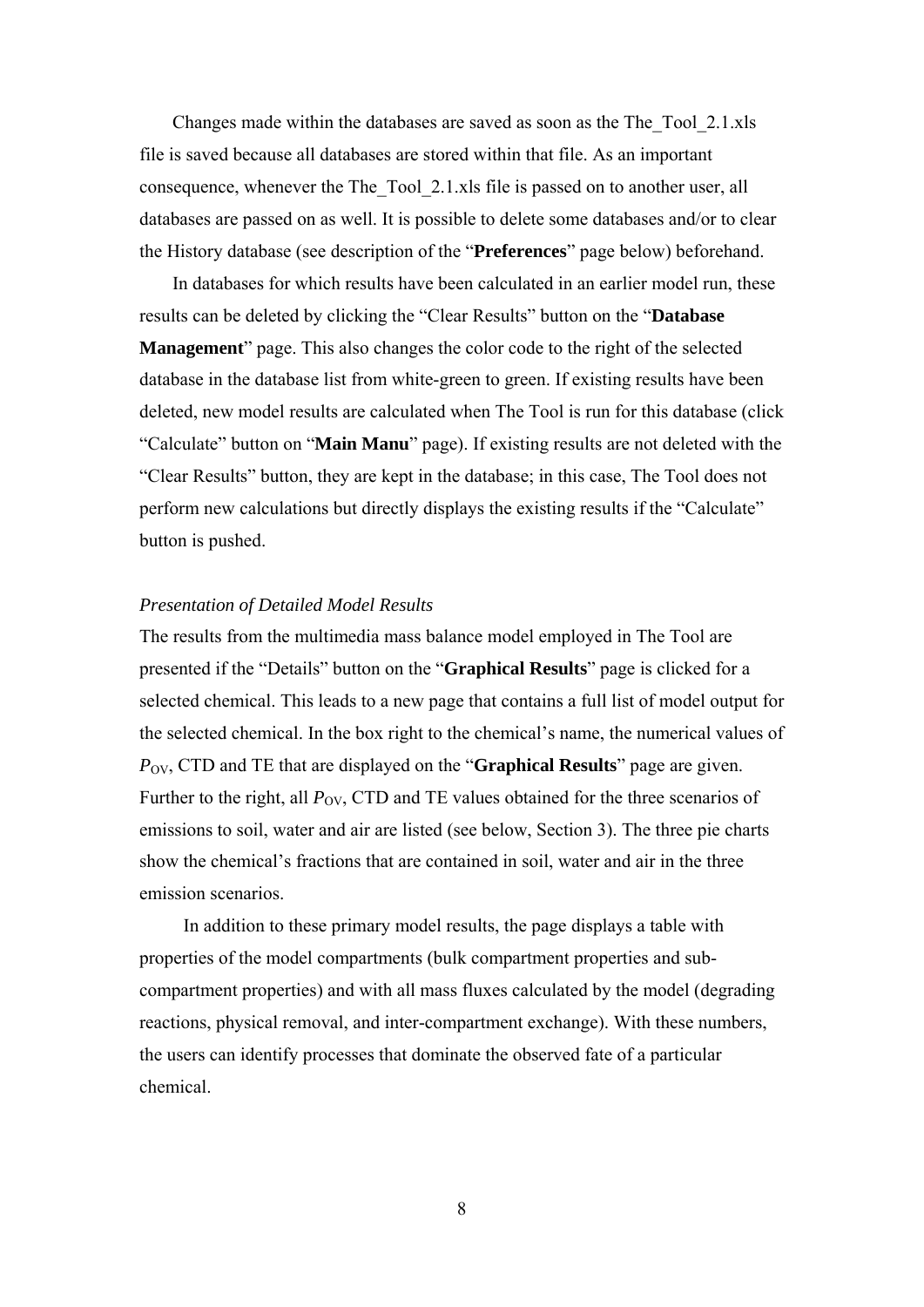### *Monte Carlo Uncertainty Analysis*

The Tool software allows a simple sensitivity and uncertainty analysis of results for the single chemical if "Include Monte Carlo Analysis for Single Chemical" is checked on the "**Main Menu**" page. Five cells are displayed in which default dispersion factors for the five chemical properties are presented and can be changed by the user; every value greater than 1 is possible. For the Monte Carlo calculations, log-normal distributions are assumed for all five chemical properties; this assumption cannot be changed by the user. The property values entered in the single-chemical panel are used as geometric mean values of these log-normal distributions; the geometric mean multiplied and divided by the dispersion factor spans the range containing 95% of the values of the distribution. If the Monte Carlo option is checked, by default the model results are calculated for a set of 100 random realizations of the original chemical (the number of Monte Carlo realizations, *n*, can be changed on the "**Preferences**" page). In the graphical results plot, all *n* realizations are shown, which can make the plot somewhat difficult to interpret if the Monte Carlo set size is large.

When the Monte Carlo option was selected, the "**Graphical Results**" page contains two unique buttons in the panel "Select a chemical" underneath the plot of TE versus  $P_{\text{OV}}$ . These buttons are labelled "MC data" and "MC analysis". "MC data" leads to a page containing the chemical properties and model results for all *n* chemical realizations used in the present Monte Carlo run. If another run is performed, they are overwritten by data for new chemical realizations. Therefore, if the users want to keep a particular set of chemical realizations with their properties and model results, they should copy and paste the data to a different page before performing a new Monte Carlo run.

The "MC analysis" button leads to an analysis of the Monte Carlo results that shows the contribution of the uncertainty ranges of the five chemical properties to the uncertainty of the model results. First, there are three panels with graphical results for the contribution to variance, CTV, for  $P_{\text{OV}}$ , CTD, and TE. For each of these three metrics (denoted by *y*), the Spearman rank correlation coefficient between the metric *y* and every individual input parameter (denoted by *x*) is calculated (denoted by  $r_{xy}$ ), see Morgan and Henrion (1990, p. 208). The rank correlation coefficient expresses how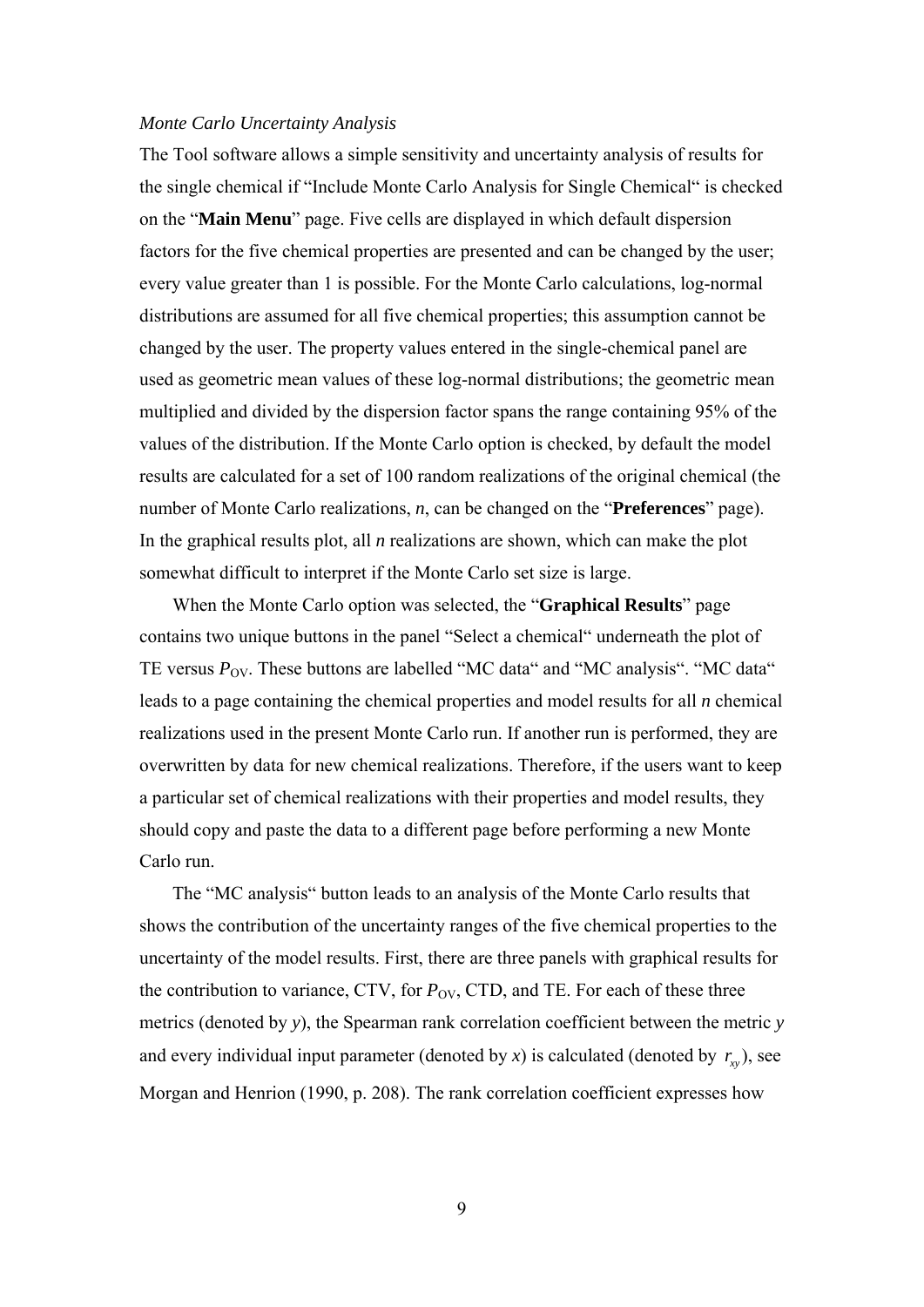similar the rank order of the *n* results for the metric *y* and the *n* corresponding values of the input parameter *x* are. The contribution to variance shown in the plots is then  $CTV = r_{xy}^2 / \sum_{x} r_{xy}^2$  for all input parameters, *x*. In addition, there are 15 "relationship" charts" in which for every metric  $(P_{\text{OV}}, \text{CTD}, \text{and TE})$  the results of the *n* Monte Carlo runs are plotted against every input parameter.

## *Changing Model Settings*

The "**Preferences**" page can be accessed from the "**Main Menu**" page. It contains six panels where parameter values used by default in The Tool can be changed by the user. The first panel (top left) contains the upper and lower limits of the input parameters that define the range of appropriate chemical property values. By default, the model provides a warning but still performs the calculation if parameter values lie outside these limits. This setting can be changed to less restrictive (no warning at all if value outside limits) or more restrictive (no calculation at all if value outside limits).

In the second panel (bottom left), criteria lines to be shown in the plot of the model results on the "**Graphical Results**" page can be defined. By default, no lines are shown. If the box "Draw criteria lines in results charts" is checked, lines are drawn at  $P_{\text{OV}}$  = 195 days, CTD = 5097 km, and TE = 2.248%. These values are model results for reference chemicals that are known as persistent organic chemicals; see Section 3 below for a more detailed description of the use of reference chemicals. Users can replace these numbers by other values at which lines for  $P_{\rm OV}$ , CTD and TE shall be drawn.

In the third panel (top right), the function of the History database can be modified. By default, every single chemical for which the model is run is included in the History database, even if the same name is used in different runs. Users can switch off the History feature or can select the option that chemicals with the same name are not individually recorded. The History database can be cleared by clicking on "Clear".

In the fourth panel (right, middle), the "Enable Macros" warning, which might have been switched off, can be activated. This helps other users, to whom the model might be passed on, to properly open the The Tool 2.1.xls workbook on their computer.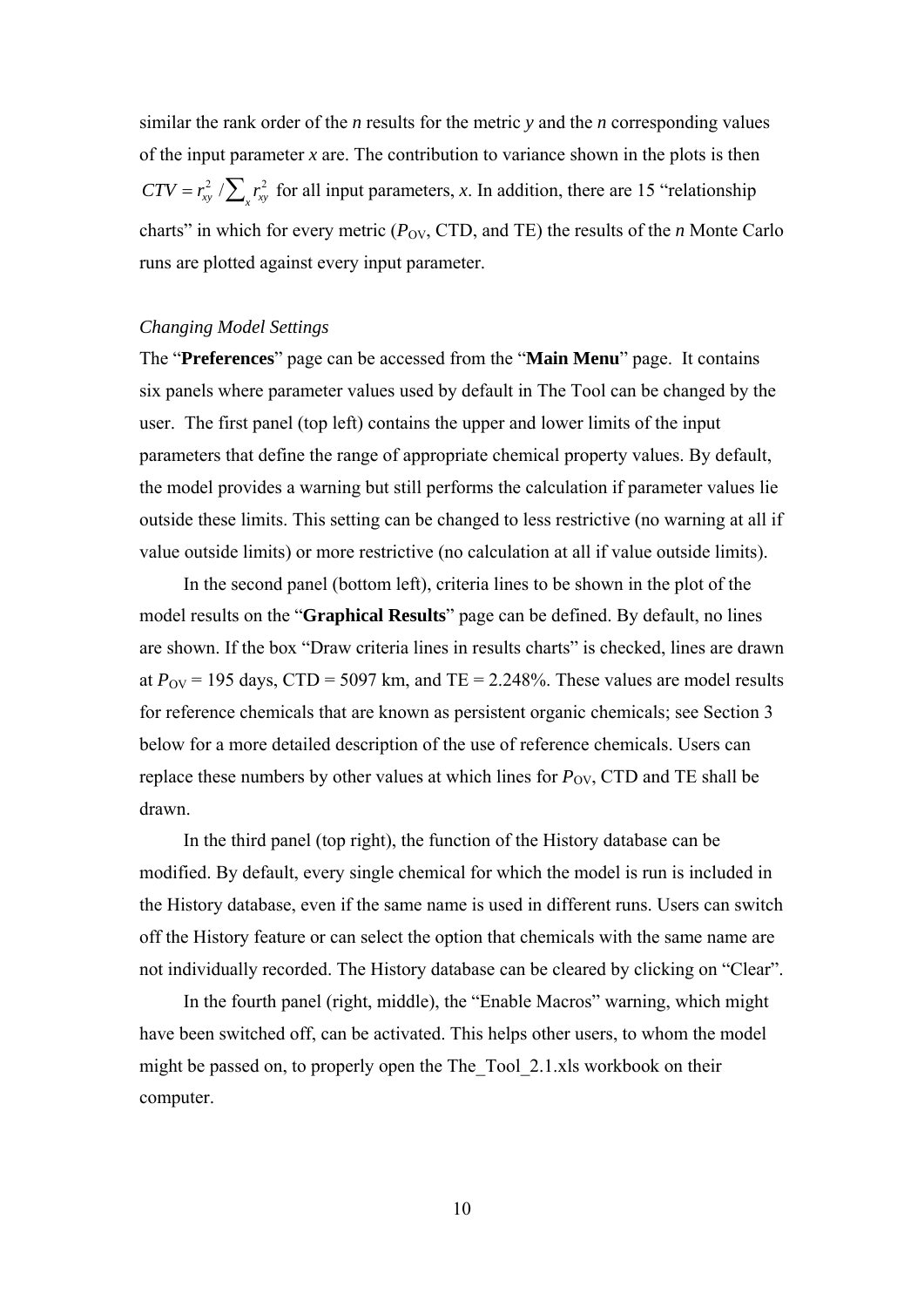The two panels in the bottom right contain the settings for the Monte Carlo uncertainty analysis. In the panel to the right, the default values of the dispersion factors that are used to define the log-normal distributions of the chemical properties are defined. Default values are 10 for half-lives and 5 for partition coefficients. Note that these are generic values that should be replaced by more specific values whenever possible. For many chemicals, partition coefficients and environmental half-lives are uncertain or poorly known (Pontolillo and Eganhouse 2001, MacLeod et al. 2002, Schenker et al. 2005). In these cases, determination of mean values and dispersion factors requires careful evaluation of the property data in the literature. The generic dispersion factors provided with this model only serve as a substitute for chemicalspecific and data-based dispersion factors. Whenever possible, they should be replaced by more reliable values.

In addition to the dispersion factors, the "**Preferences**" page contains the number of chemical realizations that is used in a Monte Carlo run (cell for "Monte Carlo set size"). The default value of the set size is 100. In principle, the set size should be so large that the results of successive Monte Carlo runs (i.e. the distributions of the model output in terms of mean and standard deviation) are stable. "Stable" means that the results are not significantly changed if the set size is further increased. In many cases, more than 100 realizations would be required to obtain stable results. If the users want to perform a methodologically sound Monte Carlo calculation, they need to evaluate the stability of the results and to increase the set size accordingly. See Morgan and Henrion (1990), Cullen and Frey (1999) for more information on uncertainty analysis and Monte Carlo calculations.

## *Overview of Buttons for Navigation between Pages of The Tool*

### **Main Menu**

| Button "Help"        | Leads to the Help and Additional Information page. |
|----------------------|----------------------------------------------------|
| Button "Preferences" | Leads to the Preferences page, where you can       |
|                      | customize various features of The Tool.            |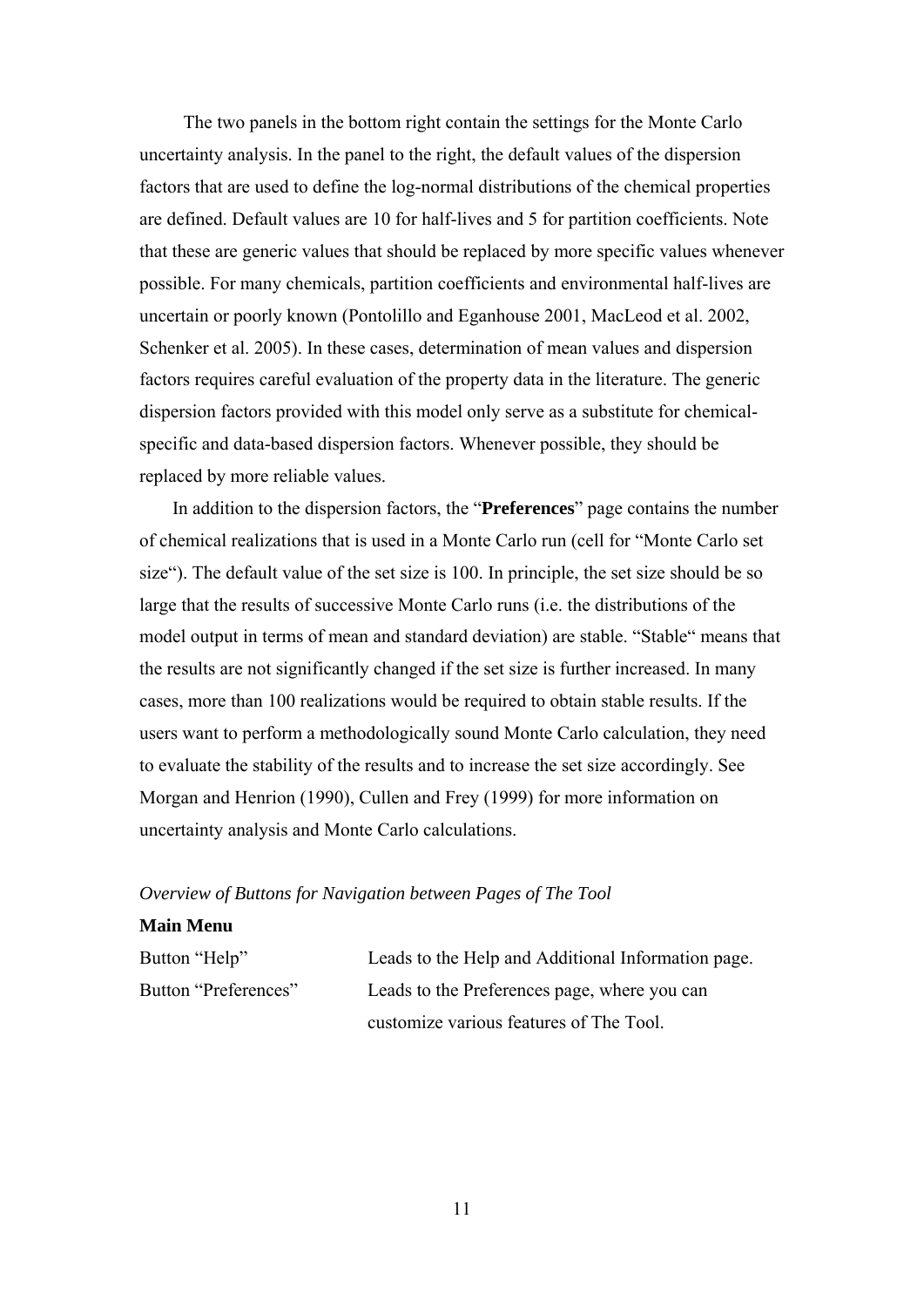| Button "Manage DB"        | Leads to the Manage Databases page, where you can         |
|---------------------------|-----------------------------------------------------------|
|                           | view, edit, copy, sort, filter, or delete databases       |
|                           | containing substance properties, or create new ones.      |
| Button "Deselect"         | Deselects a database selected from the list on the left.  |
|                           | If a database is selected, it will be evaluated when the  |
|                           | "Calculate" button is clicked.                            |
| Button "Calculate"        | Runs the Tool and displays the Graphical Results page.    |
| Button "Clear"            | Deletes values from input cells for Single Chemical       |
|                           | properties.                                               |
| Checkbox "Include Monte"  | Displays cells in which dispersion factors for the Single |
| Carlo Analysis for Single | Chemical can be entered; with this option selected,       |
| Chemical"                 | Monte Carlo results are displayed in the graphical        |
|                           | results plots.                                            |
|                           |                                                           |

# **Database Management**

| Button "<< Main"       | Returns to the Main Menu page.                         |
|------------------------|--------------------------------------------------------|
| Button "New"           | Prepares a new database page, asks for its name and    |
|                        | presents an empty database sheet into which substance  |
|                        | properties can be entered.                             |
| Button "Edit"          | Applies to the database selected from the pull-down    |
|                        | menu. Opens the database worksheet so that its entries |
|                        | can be viewed and the database can be edited.          |
| Button "Delete"        | Applies to the database selected from the pull-down    |
|                        | menu. Deletes the database from the file after         |
|                        | confirmation.                                          |
| Button "Duplicate"     | Applies to the database selected from the pull-down    |
|                        | menu. Duplicates the database and asks for a name of   |
|                        | the copy.                                              |
| Button "Clear Results" | Applies to the database selected from the pull-down    |
|                        | menu. Deletes existing results from the database and   |
|                        | changes the database's color code from white-green to  |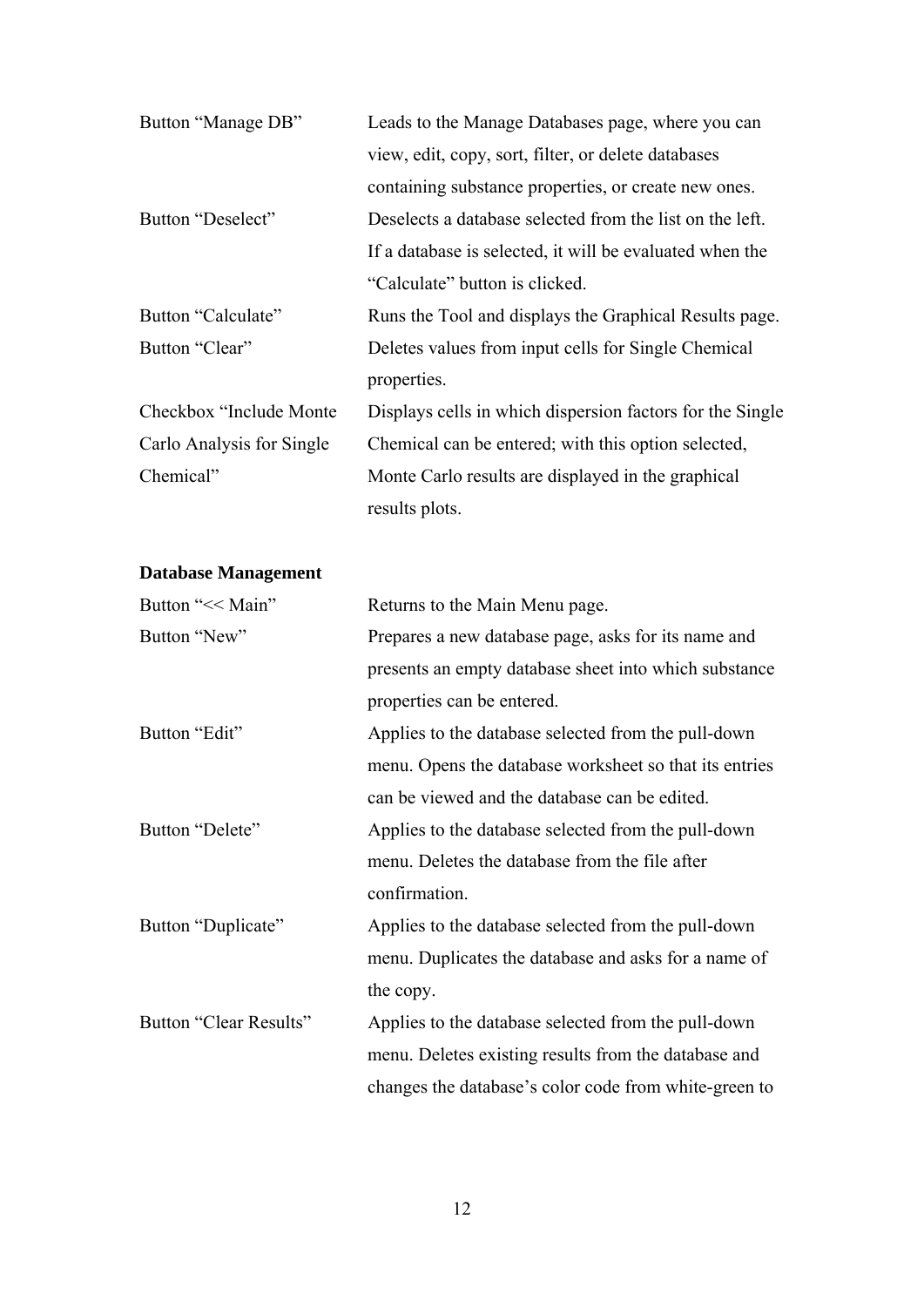green. Without this, existing results for the chemicals in the selected database will not be re-calculated by pushing the "Calculate" button but will be displayed without any change.

# **Database Editor**

| Button "<<"      | Returns to the Database Management page.                                  |
|------------------|---------------------------------------------------------------------------|
| Button "Check"   | Checks the substance properties and presents the result                   |
|                  | in a dialog box. Substance rows with warnings are                         |
|                  | marked yellow, rows with errors are marked red.                           |
|                  | Pull-down menu "Sort by:" Lets you select sorting criteria from all input |
|                  | parameters, results and the problem indicator (see                        |
|                  | "Check").                                                                 |
| Button "Filters" | Displays a subset of the database that fulfills your                      |
|                  | criteria. See Excel Autofilter help documentation for                     |
|                  | further details.                                                          |

# **Graphical Results**

| Returns to the Main Menu page.                           |
|----------------------------------------------------------|
| Shows detailed results for the highlighted compound.     |
| Highlights the single chemical in the two plots. This    |
| button is only visible if a single chemical run has been |
| performed. If a Monte Carlo screening has been carried   |
| out, this button highlights the chemical realization     |
| whose substance parameters are equal to the median       |
| values.                                                  |
| Leads to the Database Editor page for the Monte Carlo    |
| set. This button appears only when the Monte Carlo       |
| option is selected.                                      |
|                                                          |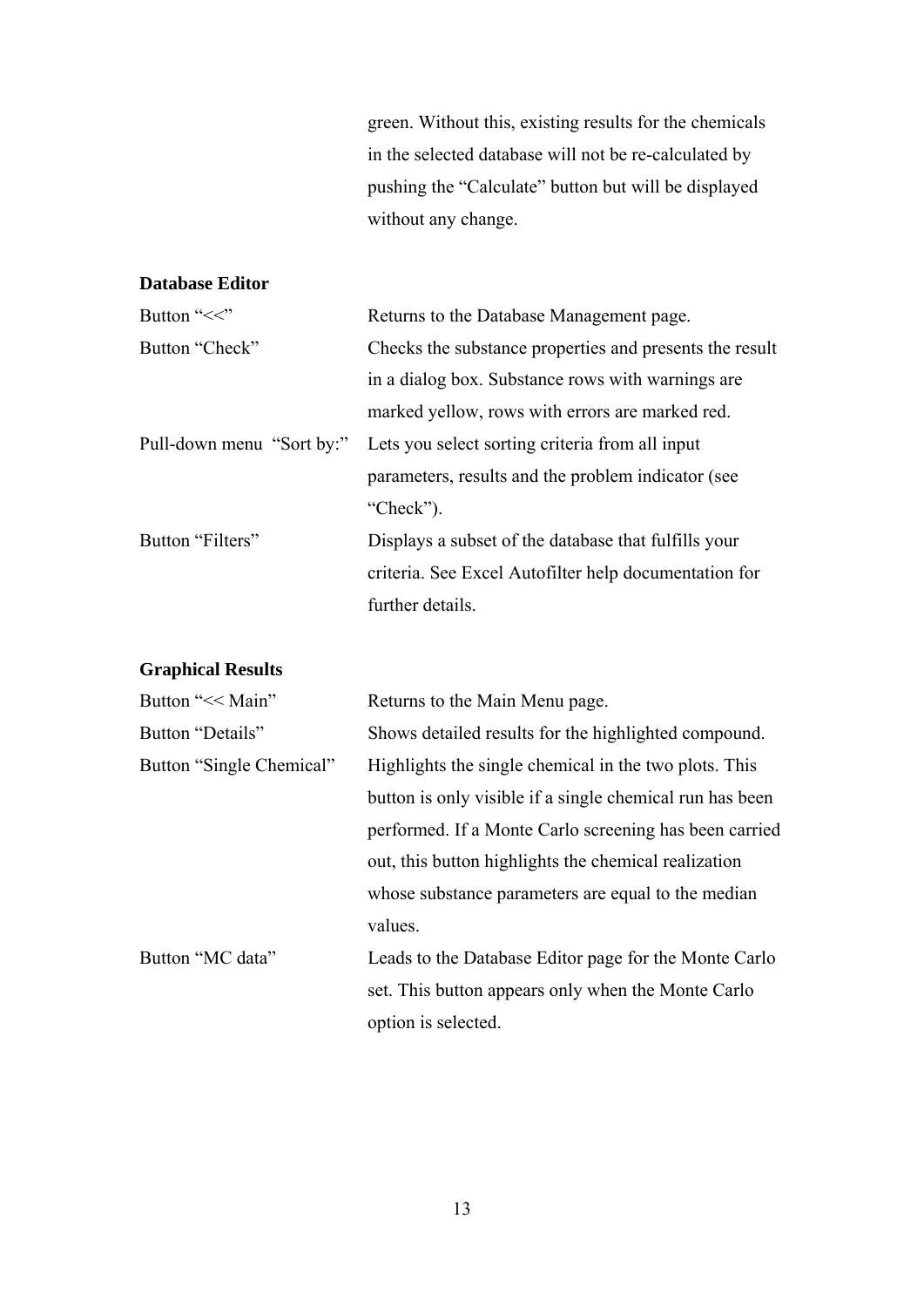| Button "MC analysis" | Leads to the page that shows the contributions to   |
|----------------------|-----------------------------------------------------|
|                      | variance and the relationship charts. This button   |
|                      | appears only if the Monte Carlo option is selected. |

## **Preferences**

| Button "<< Main"          | Returns to the Main Menu page.                          |
|---------------------------|---------------------------------------------------------|
| Button "Reset to Default" | Restores the default values in the panels the button is |
|                           | located in.                                             |
| Button "Clear"            | Clears the history of single chemical runs. This may be |
|                           | needed before The Tool is passed on to another user.    |
| Button "Set for           | Opens the sheet that displays the warning about         |
| Distribution"             | disabled macros. Note that the databases (including the |
|                           | History) are not deleted or modified by this button.    |

### **2. Interpretation of Model Results**

### *Multimedia Fate and Transport Model Used*

The geometry of the multimedia model used in The Tool reflects the global land-towater surface ratio (30% land and 70% ocean water); long-range transport occurs in both air and ocean water, which have flow velocities of 4 m/s and 0.02 m/s, respectively. Properties of the media volumes and sub-compartments (e.g. atmospheric aerosols) are given on the page with detailed model results for a single chemical ("Details" button on the "**Graphical Results**" page). A detailed description of all model parameters is given by Wegmann et al. (2009).

For each chemical, the model is run three times: for emission of 100 mol/hour to air, water, and soil. In every run,  $P_{\text{OV}}$  and TE are determined; CTD is calculated in water for release to water and in air for release to air. This leads to three values for *P*<sub>OV</sub> and TE and two values for CTD; all of these results are displayed in columns G to J and rows 3 to 5 of the page with detailed model results ("Details" button on the "**Graphical Results**" page). Finally, the  $P_{\text{OV}}$ , CTD and TE values shown in the plots on the "**Graphical Results**" page are derived by selecting the highest values of  $P_{\text{OV}}$ , CTD, and TE from the results obtained for all three emission scenarios. This approach is motivated by two considerations: First, most chemicals are mainly transported in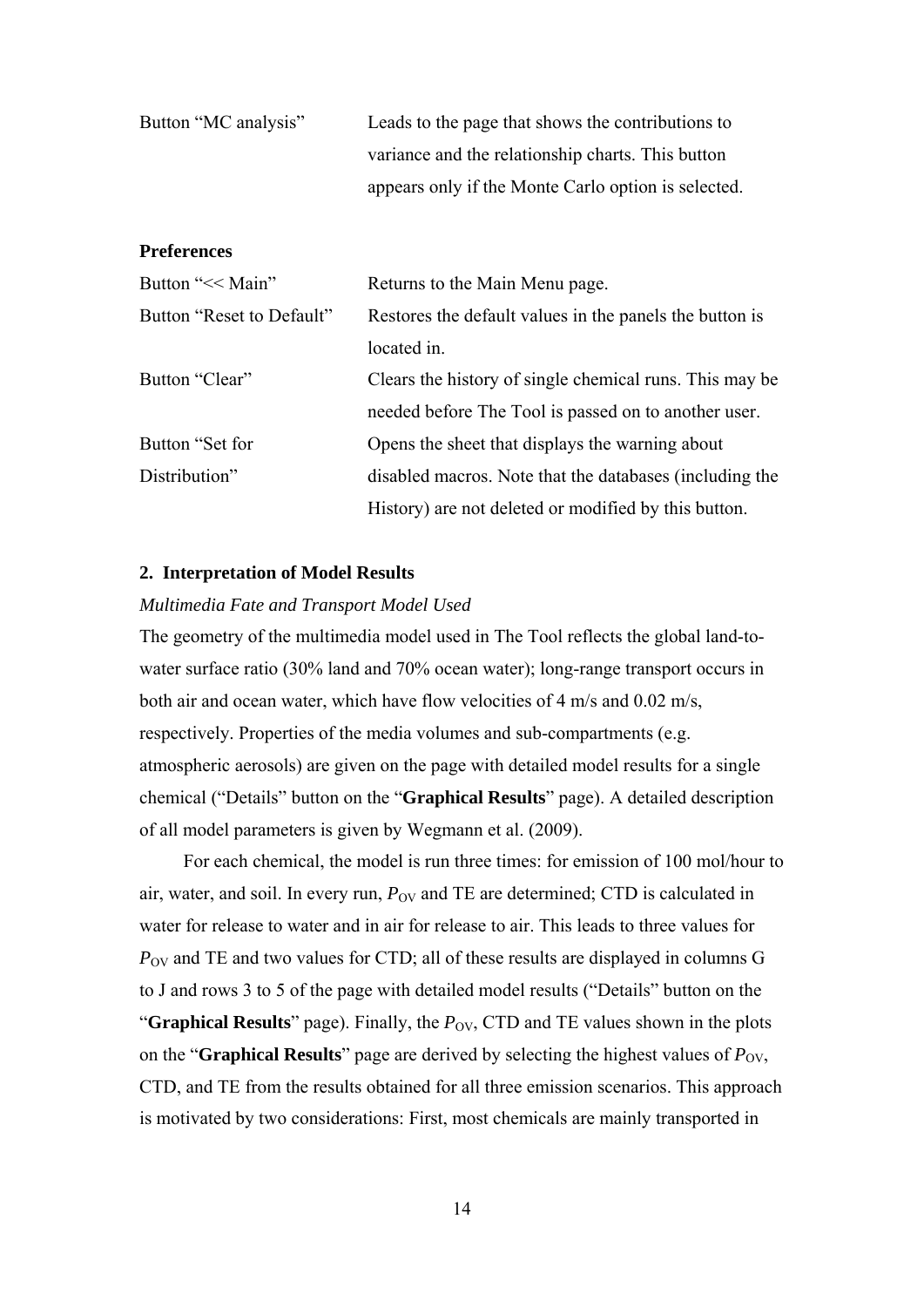the air and exhibit their highest CTD values in air. However, the lower a chemical's Henry's law constant is, the more important becomes transport in water, and for relatively water soluble compounds, CTDs in water might be observed that are even higher than those in air. To include this effect of transport in water, the higher of the two CTD values is selected. This CTD value is a good approximation of the transport distance in the "spatial remote state" (Stroebe et al. 2004a), in which the effect of coupled transport in both mobile media, air and water, is fully visible. Coupled transport means that the chemical is exchanged between water and air while it is transported in both media; this effect is not included in the model used in The Tool.

A similar consideration holds for  $P_{\text{OV}}$ . Depending on a chemical's half-lives and partition coefficients, there is a situation in which the chemical's degradation takes place in all media at the same rate. This situation is called the "temporal remote state" (Stroebe et al. 2004b). An explicit calculation of the temporal remote state is not included in The Tool; however, Stroebe et al. (2004b) have shown that the persistence in the temporal remote state can be well approximated by the highest persistence that is obtained for releases to air, water, and soil. Therefore, the highest  $P_{\rm OV}$  value is selected from the results for the three emission scenarios.

#### *LRTP Metrics*

The primary output of the model is presented in two plots of an LRTP metric (characteristic travel distance, CTD, and transport efficiency, TE) vs. overall persistence,  $P_{\text{OV}}$ . This type of plot, which has been introduced by Scheringer (1997), makes it possible to compare a set of chemicals in two dimensions of hazard indicators, LRTP and  $P_{\text{OV}}$ . For both  $P_{\text{OV}}$  and LRTP several metrics have been proposed in the scientific literature. LRTP metrics include the Spatial Range, *R*, (Scheringer 1996, 1997), the Characteristic Travel Distance, *CTD*, (Bennett et al. 1998, Beyer et al. 2000), the Characteristic Box Length (Hertwich and McKone 2001), the Mobility Ratio (van de Meent 2005), the Arctic Contamination Potential (Wania 2003), the Great Lakes Transfer Efficiency (MacLeod and Mackay 2004) and others; see Scheringer (2002) for an overview.

LRTP metrics can be grouped in transport-oriented and target-oriented metrics (Fenner et al. 2005). Transport-oriented LRTP metrics characterize the shape of a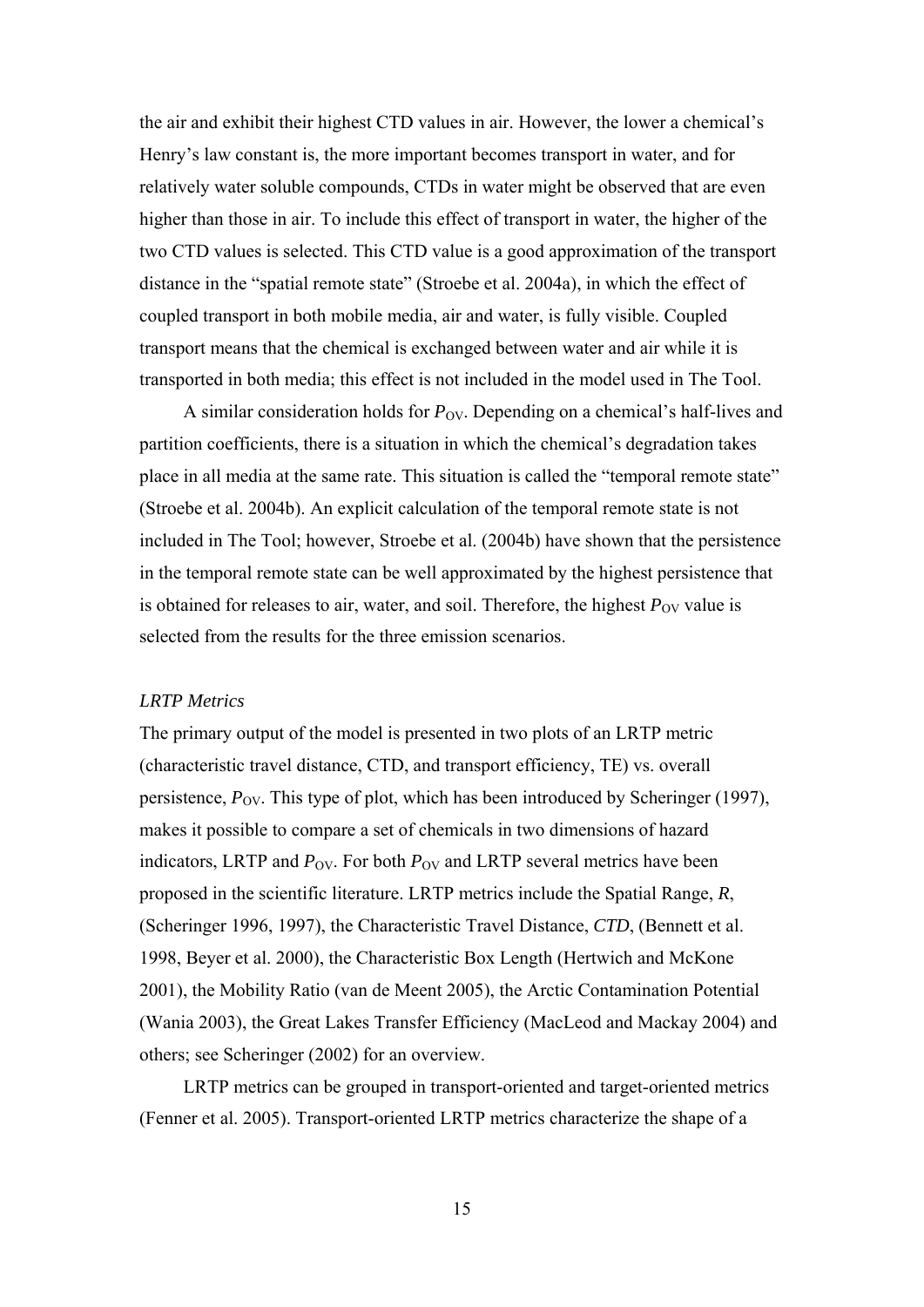curve of concentration as a function of place,  $c(x)$ , see Figure 4. A curve that extends over a larger distance leads to higher values of transport-oriented LRTP metrics. Target-oriented metrics, on the other hand, specify the fraction of the mass released to the model system that reaches a particular target region, e.g. the Arctic, and is deposited to (or contained in) the surface media, water and soil, in this region. To receive a high score with a target-oriented LRTP metric, a chemical needs to be transported to the selected target and to have a strong deposition mass flux.



*Figure 4:* Transport-oriented and target-oriented LRTP metrics in comparison.

Studies comparing transport-oriented metrics of LRTP have been conducted (Scheringer et al. (2001), Beyer et al. (2001), Scheringer (2002, chapter 6), and Stroebe et al (2004a)). In general, different transport oriented metrics provide similar results when chemicals are prioritized relative to each other. The Characteristic Travel Distance (CTD) has been selected to describe the output of The Tool because it is based on a well-known metric (the point at which a function has decreased to  $1/e \approx$ 37% of its initial value); the CTD is given in units of km. CTD results are shown in the graph on the left-hand side on the "**Graphical Results**" page.

In addition to the CTD, The Tool calculates a target-oriented LRTP metric called Transfer Efficiency (TE, %). Transfer Efficiency is calculated from the ratio of the deposition mass flux from air to surface media in a region adjacent to the region to which the chemical is released and the mass flux of the chemical emitted to air in the release region. Both fluxes must be expressed in the same units on a mass basis (eg, kg/year) or on a mole basis (eg. moles/year). TE results are shown in the graph on the right on the "**Graphical Results**" page; the TE is given as the percentage of emission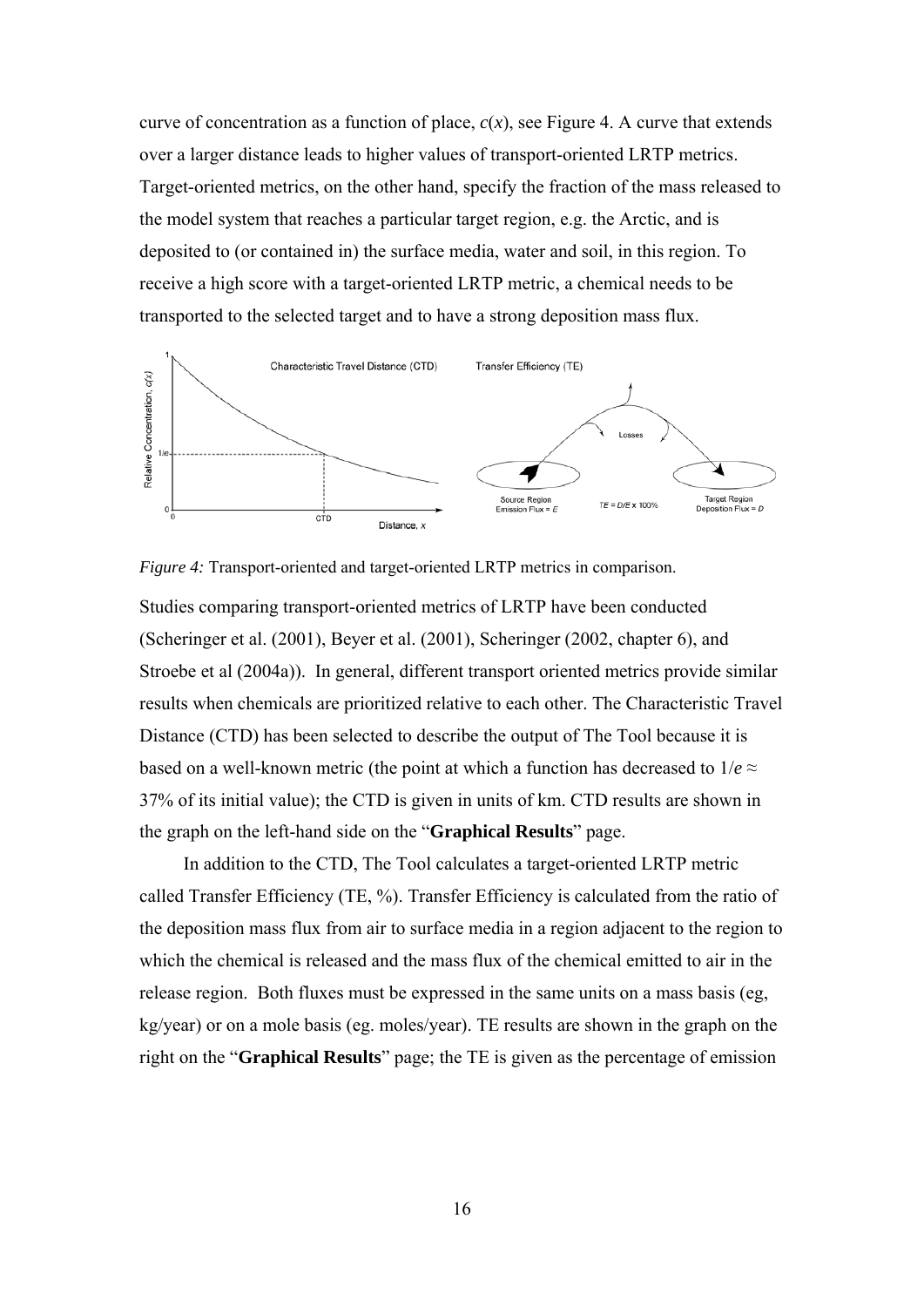flux that is deposited to the soil and water of a hypothetical region adjacent to the region receiving emissions.

## *P*OV *Metrics*

*P*<sub>OV</sub> metrics described in the scientific literature are, among others, the residence time at steady state (Mackay and Paterson 1981), the equivalence width (Scheringer 1996), and the temporal remote state persistence (Stroebe et al. 2004b). A first important aspect of all  $P_{\rm OV}$  metrics is that they combine estimates of single-media half-lives with the multi-media partitioning of a chemical. Current legislation such as the Stockholm Convention on Persistent Organic Pollutants (UNEP 2004) rely only on the single-media half-lives as persistence criteria.  $P_{\rm OV}$  metrics provide a somewhat different perspective because they take into account the environmental media a chemical is likely to partition to, and weigh the single-media half-lives with the chemical's fractions in the individual media (Webster et al. 1998).

The  $P_{\text{OV}}$  metric calculated by The Tool is the residence time at steady state attributable to degradation processes. It is calculated as the total mass of chemical in the model system (kg) divided by the degradation flux from all model compartments (kg/day). The residence time is easy to calculate with steady-state models but has the disadvantage that it depends heavily on the release scenario. For example, if a chemical has a very short half-life in air and longer half-lives in water and soil, release to air will lead to a lower residence time than release to water or soil.

As mentioned above, it is also possible to calculate the persistence in the temporal remote state (Stroebe et al. 2004b); this metric is independent of the release scenario. The temporal remote state is the period of time in which the slowest degradation reaction and the rate of mobilization from the compartment with the slowest degradation reaction determine the loss of the chemical from the model system (after an initial pulse release). For many chemicals, this is degradation in the soil, and this is the case independent of the initial release pattern. The release pattern only determines how long it takes for the system to reach the temporal remote state: if the chemical is released to the soil, the system reaches the temporal remote state quickly; if the chemical is released to the other media, it takes a longer period to change the chemical's initial mass distribution so that it corresponds to the temporal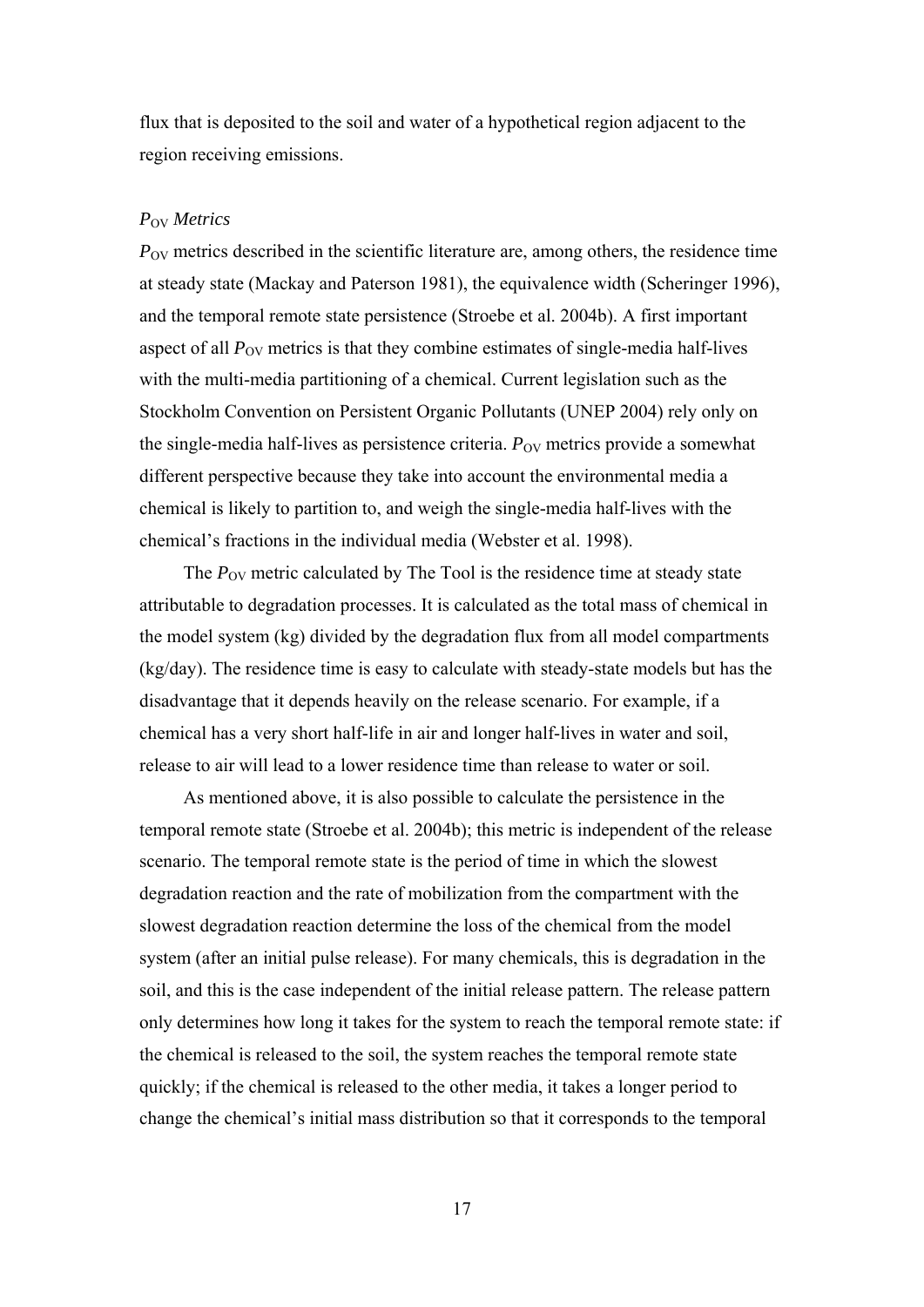remote state. The temporal remote state persistence is not a steady-state quantity, but requires a dynamic model. However, as mentioned above, the temporal remote state persistence can be well approximated by using a steady-state model, releasing the chemical to the compartments air, water, and soil separately, and taking the highest steady-state residence time that is obtained with these three release scenarios. This is the approach employed in The Tool; the  $P_{\rm OV}$  results are given in days.<sup>3</sup>

### *Comparison of Model Results to Result for Reference Chemicals*

So far, no absolute criteria for classifying chemicals as compounds with high or low *P*<sub>OV</sub> and LRTP have been established (in contrast to criteria for single-media halflives such as two months in water used in the Stockholm Convention). In principle, similar criteria could be defined for  $P_{\rm OV}$  and LRTP as well.

In the absence of agreed upon regulatory criteria for identifying POP-like or non-POP-like chemicals based on  $P_{\rm OV}$  and LRTP, the OECD expert group proposed making comparative assessments based on a set of substances selected as reference compounds. P<sub>OV</sub> and LRTP results for the reference substances can then be used to provide comparative context for other chemicals. Klasmeier et al. (2006) have described this approach in detail. They propose 10 reference chemicals, six chemicals with high environmental half-lives and empirically known transport to remote regions (PCBs 28, 101, 180; hexachlorobenzene; α-hexachlorocyclohexane; and carbon tetrachloride; called "POP-like") and four chemicals with low half-lives and less pronounced (or no) occurrence at remote locations (p-cresol, atrazine, biphenyl, aldrin); the properties of these 10 chemicals are contained in the database . Reference Chemicals" that is included in The Tool. Using the model results for the reference chemicals, Klasmeier et al. (2006) defined four areas in the plot of LRTP vs.  $P_{\rm OV}$ , see Figure 1 in Klasmeier et al. (2006). The *P*<sub>OV</sub> value of the POP-like reference chemical

 $\overline{a}$ 

 $3$  Although the three releases to air, water, and soil individually may not reflect the actual release pattern of a chemical, the persistence obtained with the temporal remote state approach is not a purely hypothetical value. It reflects the time scale of degradation of the most long-lived reservoir of the chemical in the environment. In the long-term, this time scale becomes relevant for any initial release pattern. The initial release pattern only determines how long it takes until this time scale of slowest degradation becomes relevant once the emissions of the chemical have ceased.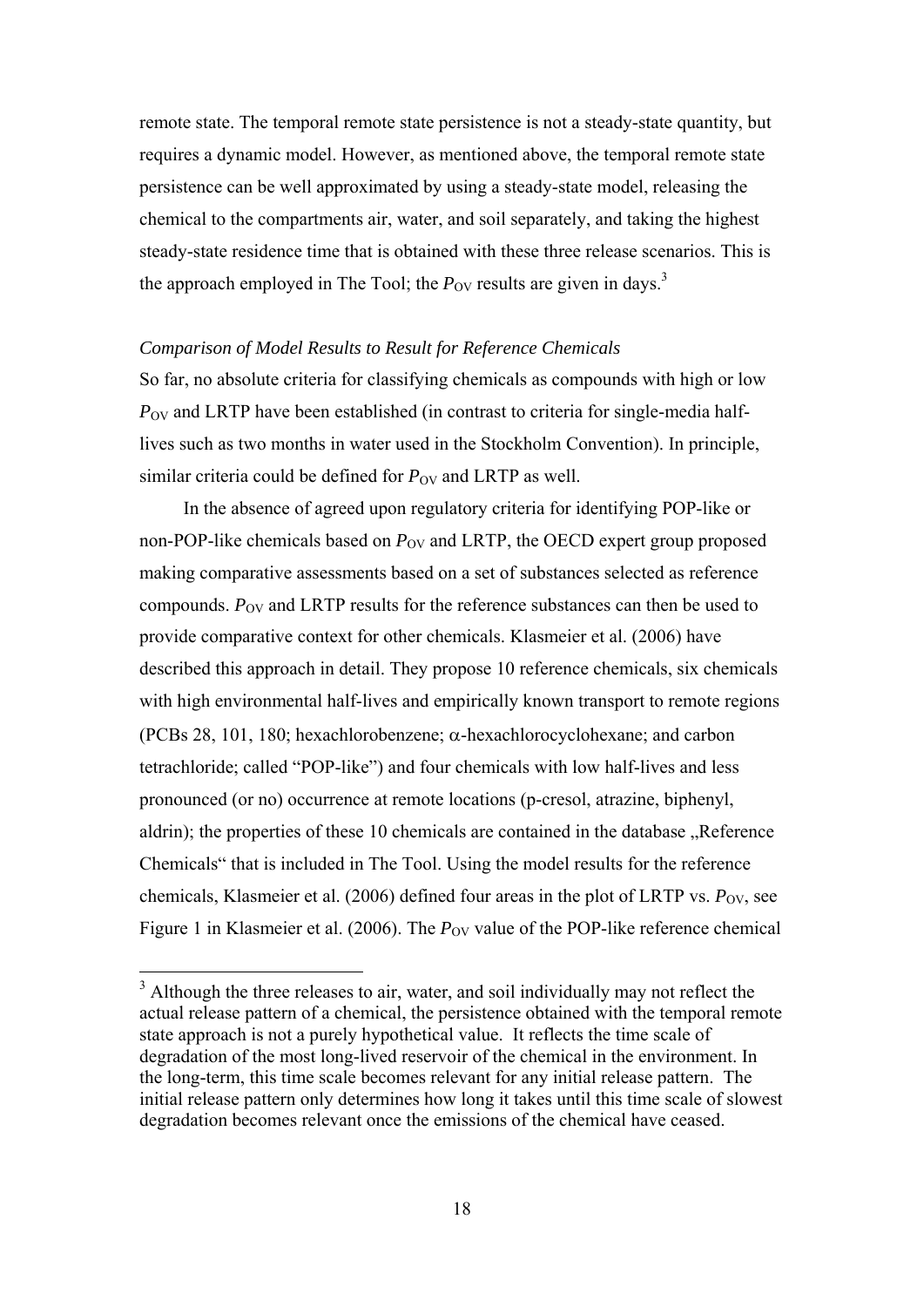with the lowest  $P_{\text{OV}}$  result defines the boundary between high and low  $P_{\text{OV}}$ ; the LRTP value of the POP-like reference chemical with the lowest LRTP result defines the boundary between high and low LRTP. This approach has been applied using The Tool to derive  $P_{\text{OV}}$  and LRTP boundaries that can be used as reference points in screening chemicals. The  $P_{\text{OV}}$  boundary is 195 days ( $P_{\text{OV}}$  of  $\alpha$ -HCH) and the LRTP boundaries are 5097 km (CTD of PCB 28) and 2.248 % (TE of PCB-28). To display these boundaries in the plots on the "**Graphical Results**" page, one has to select the option "Draw criteria lines in result charts" on the "**Preferences**" page. It is also possible to enter new, user-defined values as  $P_{\rm OV}$  and LRTP reference criteria.

Klasmeier et al. (2006) also investigated the influence of uncertainty in the chemical properties of the 10 reference compounds. To this end, they defined uncertainty ranges of partition coefficients and environmental half-lives and determined  $P_{\text{OV}}$  and LRTP values for all combinations of half-lives and partition coefficients. The database "Reference chemicals" in the OECD model contains all 270 realizations obtained by creating all possible combinations of high and low property values.

Webster et al. (1998) and Klasmeier et al. (2006) have pointed out that it is possible to create combinations of chemical properties which would receive different classifications if evaluated according to single-media half-life criteria and  $P_{\rm OV}/LRTP$ criteria from multimedia models. Accordingly, The Tool provides a useful additional perspective in the evaluation of potential new POPs: it makes it possible to complement the classification of potential POPs based on the criteria in Annex D of the Stockholm Convention (UNEP 2004) by a classification based on  $P_{\rm OV}$  and LRTP criteria employed in The Tool.

### **3. Model Background**

The Tool is based on a comparison and evaluation of several multimedia fate and transport models that had its origin at an OECD/UNEP Workshop on *The Use of Multimedia Models for Estimating Overall Environmental Persistence and Long-Range Transport in the Context of PBT/POPs Assessment* that was held in Ottawa,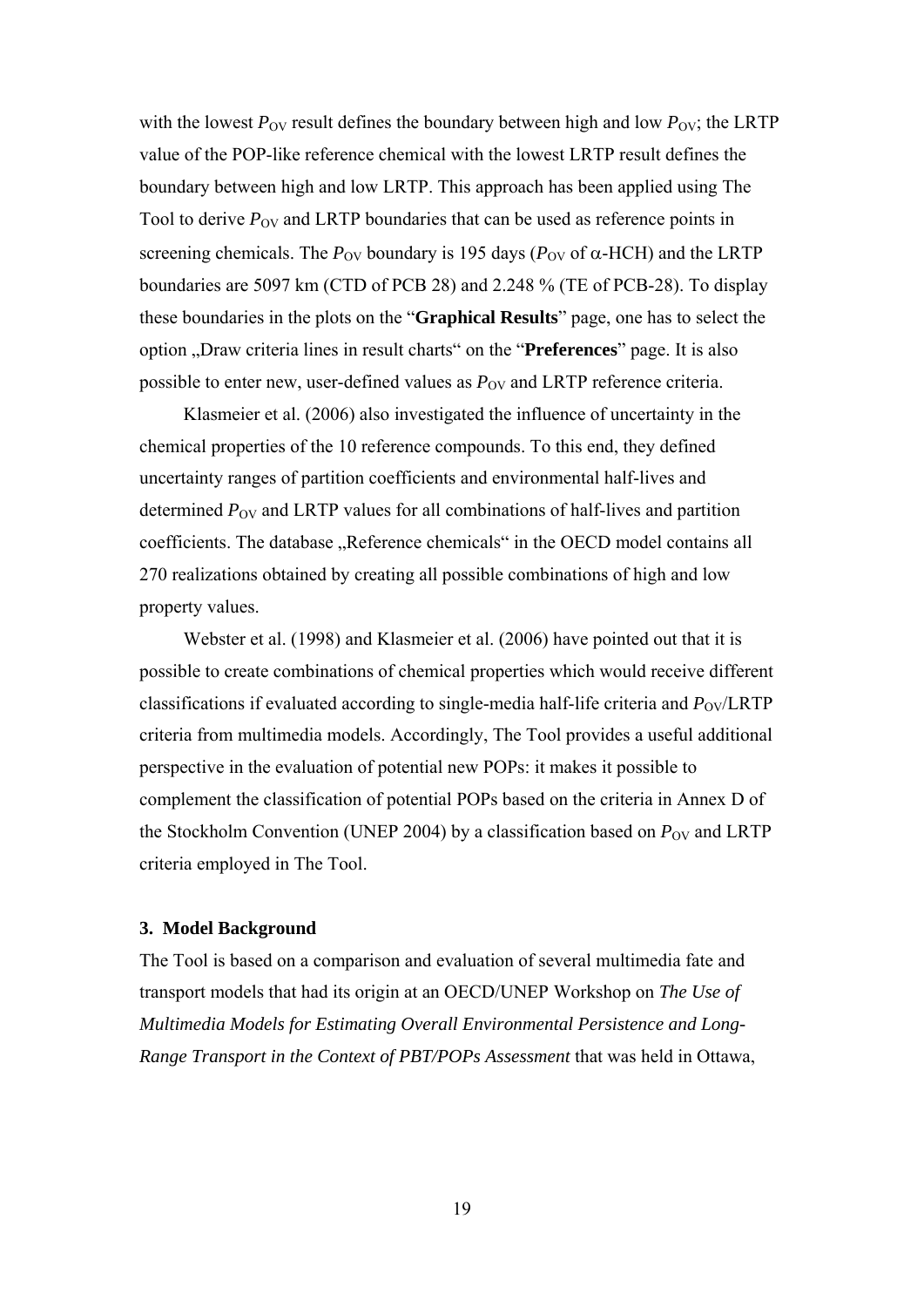Canada, in October 2001 (OECD 2002). Recommendations from the workshop included that

- "guidance for users on model applicability and fitness for purposes" should be provided;
- model intercomparison studies should be performed; and
- "a core set of multimedia models should be available and accessible at no cost to the public" (OECD 2002, p. 27).

After the workshop, an *OECD Expert Group for the Follow-up to the OECD/UNEP Workshop on Multimedia Models* was established. From 2002 to 2005, the members of this expert group worked on several tasks: (i) they developed a guidance document on *The Use of Multimedia Models for Estimating Overall Environmental Persistence and Long-Range Transport* (OECD 2004), (ii) they performed an extensive comparison of different existing multimedia fate and transport models (Fenner et al. 2005); (iii) they evaluated in what way POP-like reference compounds can be used to identify possible new POPs (Klasmeier et al. 2006); and (iv) they developed, based on broad experience in developing and applying different multimedia models, the model included in The Tool.

The different models compared by the OECD expert group have different structure and background but have all been used for  $P_{\rm OV}$  and LRTP calculations. The comparison of these models (Fenner et al. 2005) demonstrated that the models yield similar results if a set of chemicals is ranked according to  $P_{\rm OV}$  and LRTP. Certain differences observed for specific chemicals could be explained by characteristic differences in the models' geometry and process description. For these reasons, the expert group decided that a consensus model reflecting features from various individual research models would be helpful to make the technique of using multimedia models available for a broader audience.

Wegmann et al (2009) compare the multimedia model contained in The Tool with existing multimedia models in the same way that was used in the comparison study be Fenner et al. (2005); they also provide a description and discussion of all model features.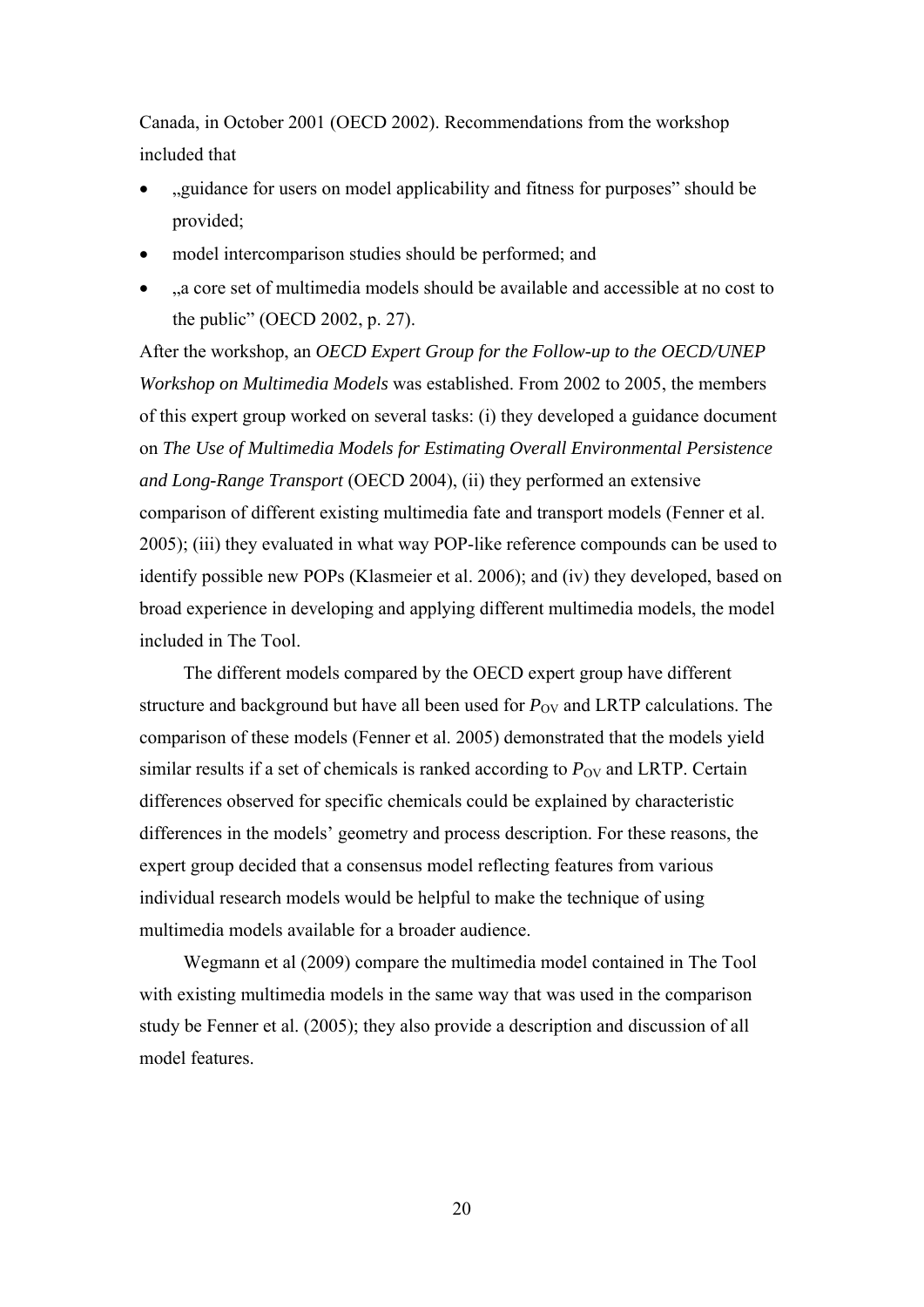### **References**

- Bennett, D.H., McKone, T.E., Matthies, M., Kastenberg, W.E. (1998) General Formulation of Characteristic Travel Distance for Semivolatile Organic Chemicals in a Multi-Media Environment, *Environmental Science & Technology* **32**, 4023– 4030.
- Beyer, A., Mackay, D., Matthies, M., Wania, F., Webster, E. (2000) Assessing Long-Range Transport Potential of Persistent Organic Pollutants, *Environmental Science & Technology* **34**, 699–703.
- Beyer, A., Scheringer, M., Schulze, C., Matthies, M. (2001) Comparing Representations of the Environmental Spatial Scale of Organic Chemicals, *Environmental Toxicology & Chemistry* **19**, 922–927.
- Cullen, A.C., Frey, H.C. (1999) *Probabilistic Techniques in Exposure Assessment*. Plenum Press, New York and London.
- Fenner, K., Scheringer, M., MacLeod, M., Matthies, M., McKone, T.E., Stroebe, M., Beyer, A., Bonnell, M., Le Gall, A.C., Klasmeier, J., Mackay, D., Pennington, D.W., Scharenberg, B., Wania, F. (2005) Comparing Estimates of Persistence and Long-Range Transport Potential among Multimedia Models, *Environmental Science & Technology* **39**, 1932–1942.
- Hertwich, E.G., McKone, T.E. (2001) Pollutant-Specific Scale of Multimedia Models and Its Implications for the Potential Dose, *Environmental Science & Technology* **35**, 142–148.
- Klasmeier, J., Matthies, M., MacLeod, M., Fenner, K., Scheringer, M., Stroebe, M., Le Gall, A.C., McKone, T.E., van de Meent, D., Wania, F. (2006) Application of Multimedia Models for Screening Assessment of Long-Range Transport Potential and Overall Persistence, *Environmental Science & Technology* **40**, 53–60.
- Mackay, D., Paterson, S. (1981) Calculating Fugacity, *Environmental Science & Technology* **15**, 1006–1014.
- MacLeod, M., Fraser, A.J., Mackay, D. (2002) Evaluating and Expressing the Propagation of Uncertainty in Chemical Fate and Bioaccumulation Models, *Environmental Toxicology & Chemistry* **21**, 700–709.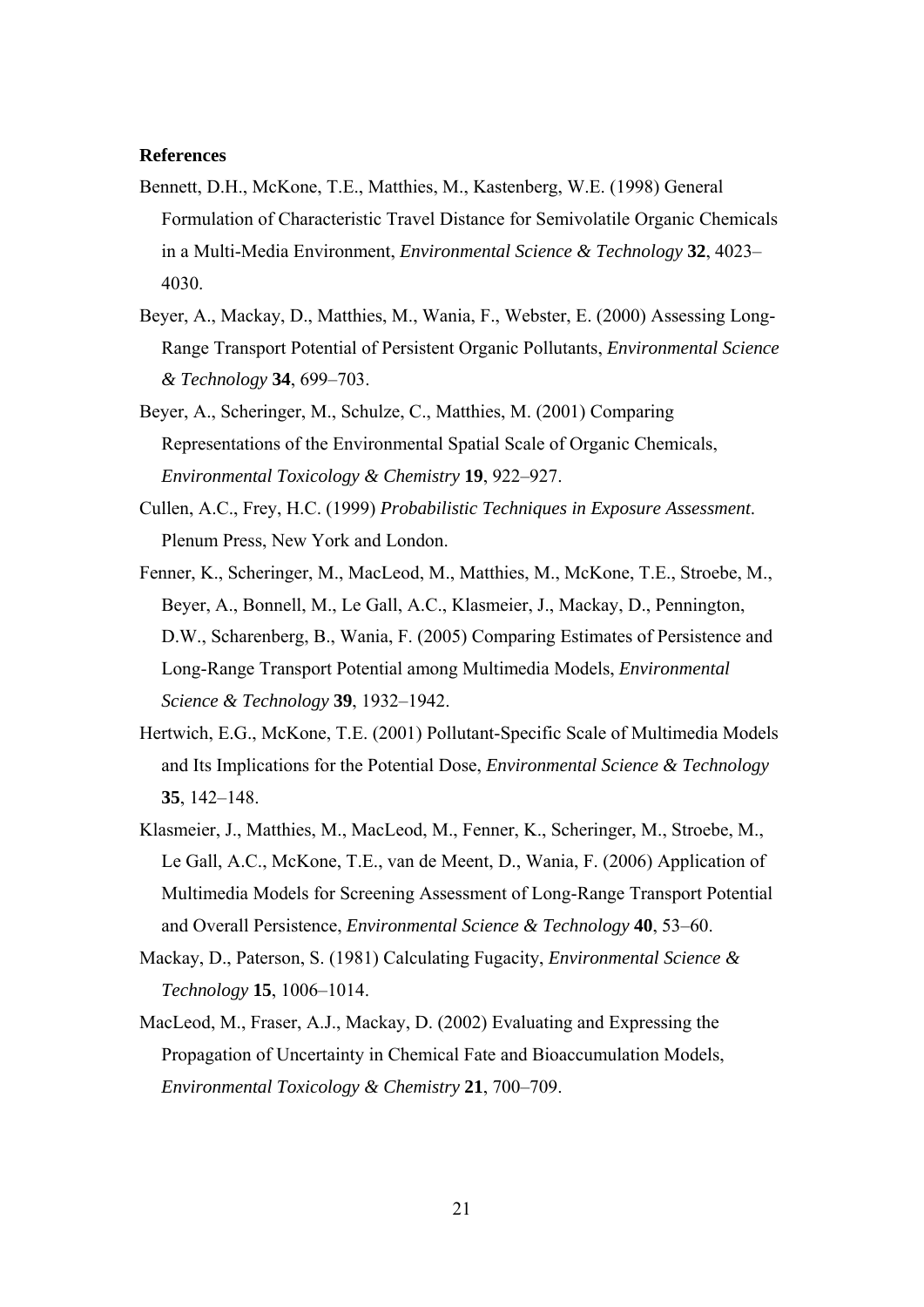- MacLeod, M., Mackay, D. (2004) Modeling Transport and Deposition of Contaminants to Ecosystems of Concern: A Case Study for the Laurentian Great Lakes, *Environmental Pollution* **128**, 241–250.
- Morgan, M.G, Henrion, M. (1990) *Uncertainty. A Guide to Dealing with Uncertainty in Quantitative Risk and Policy Analysis*. Cambridge University Press, Cambridge, UK.
- OECD (2002) *Report of the OECD/UNEP Workshop on the Use of Multimedia Models for Estimating Overall Environmental Persistence and Long-Range Transport in the Context of PBTs/POPs Assessment*, OECD Series on Testing and Assessment No. 36, OECD, Paris, 191 pp.
- OECD (2004) *Guidance Document on the Use of Multimedia Models for Estimating Overall Environmental Persistence and Long-Range Transport.* OECD Series on Testing and Assessment No. 45, OECD, Paris, 84 pp.
- Pontolillo, J., Eganhouse, R.P (2001) *The Search for Reliable Aqueous Solubility (Sw) and Octanol*-*Water Partition Coefficient (Kow) Data for Hydrophobic Organic Compounds: DDT and DDE as a Case Study*. U.S. Geological Survey, Washington, DC, 2001.
- Schenker, U., MacLeod, M., Scheringer, M., Hungerbühler, K. (2005) Improving Data Quality for Environmental Fate Models: A Least-Squares Adjustment Procedure for Harmonizing Physicochemical Properties of Organic Compounds, *Environmental Science & Technology* **39**, 8434–8441.
- Scheringer, M. (1996) Persistence and Spatial Range as Endpoints of an Exposure-Based Assessment of Organic Chemicals, *Environmental Science & Technology* **30**, 1652–1659.
- Scheringer, M. (1997) Characterization of the Environmental Distribution Behavior of Organic Chemicals by Means of Persistence and Spatial Range, *Environmental Science & Technology* **31**, 2891–2897.
- Scheringer, M. (2002) *Persistence and Spatial Range of Environmental Chemicals*. Wiley-VCH, Weinheim, 294 pp.
- Scheringer, M., Bennett, D.H., McKone, T.E., Hungerbühler, K. (2001) Relationship between Persistence and Spatial Range of Environmental Chemicals, in: Lipnick, R., Mackay, D., Jansson, B., Petreas, M. (Eds.) *Persistent Bioaccumulative Toxic*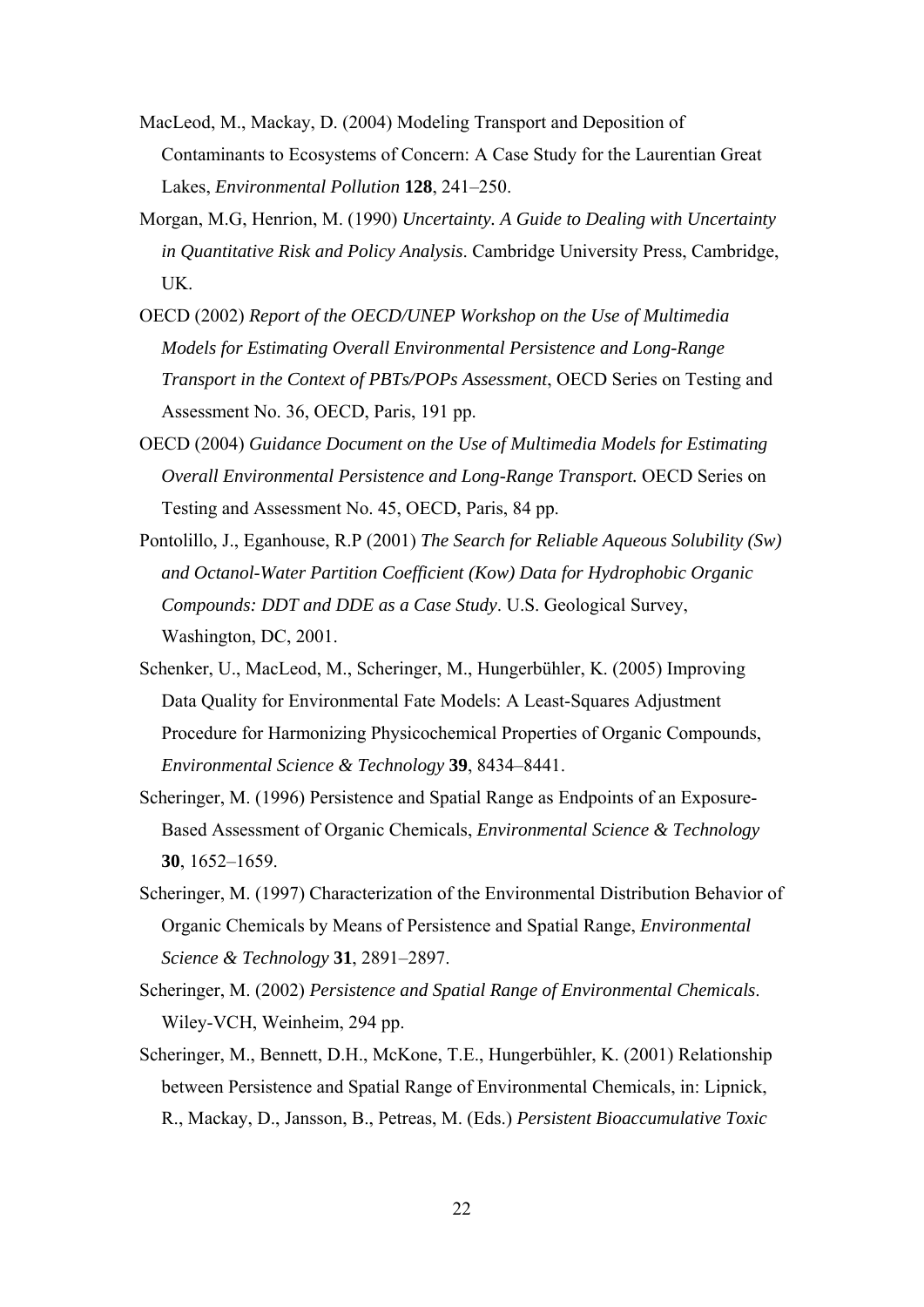*Chemicals II: Assessment and New Chemicals.* American Chemical Society, Washington DC, 53–63.

- Stroebe, M., Scheringer, M., Held, H., Hungerbühler, K. (2004a) Intercomparison of Multimedia Fate Models: Modes of Transport, Measures of Long-Range Transport Potential, and the Spatial Remote State, *The Science of the Total Environment* **321**,  $1-20$ .
- Stroebe, M., Scheringer, M., Hungerbühler, K. (2004b) Measures of Overall Persistence and the Temporal Remote State, *Environmental Science & Technology* **38**, 5665–5673.
- Van de Meent, D. (2005) The Mobility Ratio is used with the SimpleBox model as an LRTP metric. Personal communication by D. van de Meent, RIVM, Bilthoven, The **Netherlands**
- Wania, F. (2003) Assessing the Potential of Persistent Organic Chemicals for Long-Range Transport and Accumulation in Polar Regions, *Environmental Science and Technology* **37**, 1344–1351.
- Webster, E., Mackay, D., Wania, F. (1998) Evaluating Environmental Persistence, *Environmental Toxicology and Chemistry* **17**, 2148–2158.
- Wegmann, F., Cavin, L., MacLeod, M., Scheringer, M., Hungerbühler, K. (2009) The OECD software tool for screening chemicals for persistence and long-range transport potential, *Environmental Modeling & Software* **24**, 228–237.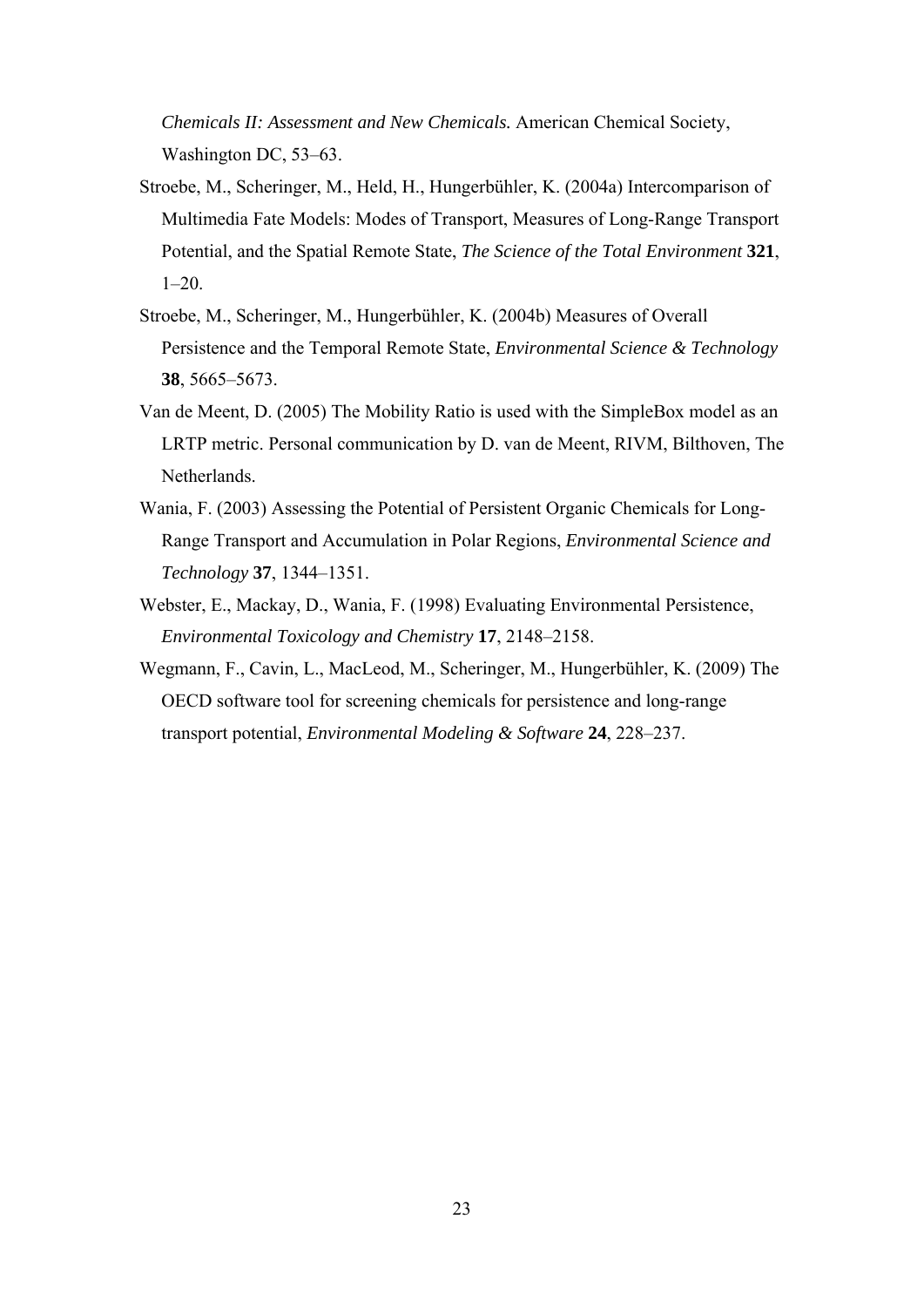# **Credits**

*Participating Members of the OECD Expert Group*  Mark Bonnell, Jörg Klasmeier, Anne Christine Le Gall, Donald Mackay, Matthew MacLeod, Michael Matthies, Thomas E. McKone, Bernd Scharenberg, Martin Scheringer, Noriyuki Suzuki, Dik van de Meent, Frank Wania

*OECD Project Coordinator*  Take Fukushima

*Model Concept* Matthew MacLeod, Martin Scheringer

*Model Code*  Matthew MacLeod

*Software Development*  Laurent Cavin, Fabio Wegmann

*Manual Preparation*  Martin Scheringer, Matthew MacLeod, Fabio Wegmann

*Software Beta Testing* Aurélie Guillossou, Anne-Christine Le Gall, Christian Götz, Urs Schenker, Christian Capello.

Special thanks to Burkhard Wagner for support and inspiration.

Project funding by OECD based on grants from the Swiss Federal Office for the Environment (BAFU) and the German Federal Environmental Agency (UBA).

# **The Tool Licence Agreement**

The OECD  $P_{\text{OV}}$  and LRTP Screening Tool software is provided to interested parties at no cost. Before using the software, you should carefully read the following terms and conditions. All use of this software is conditional upon your compliance with the license terms which follow. If you do not agree to the terms and conditions of this